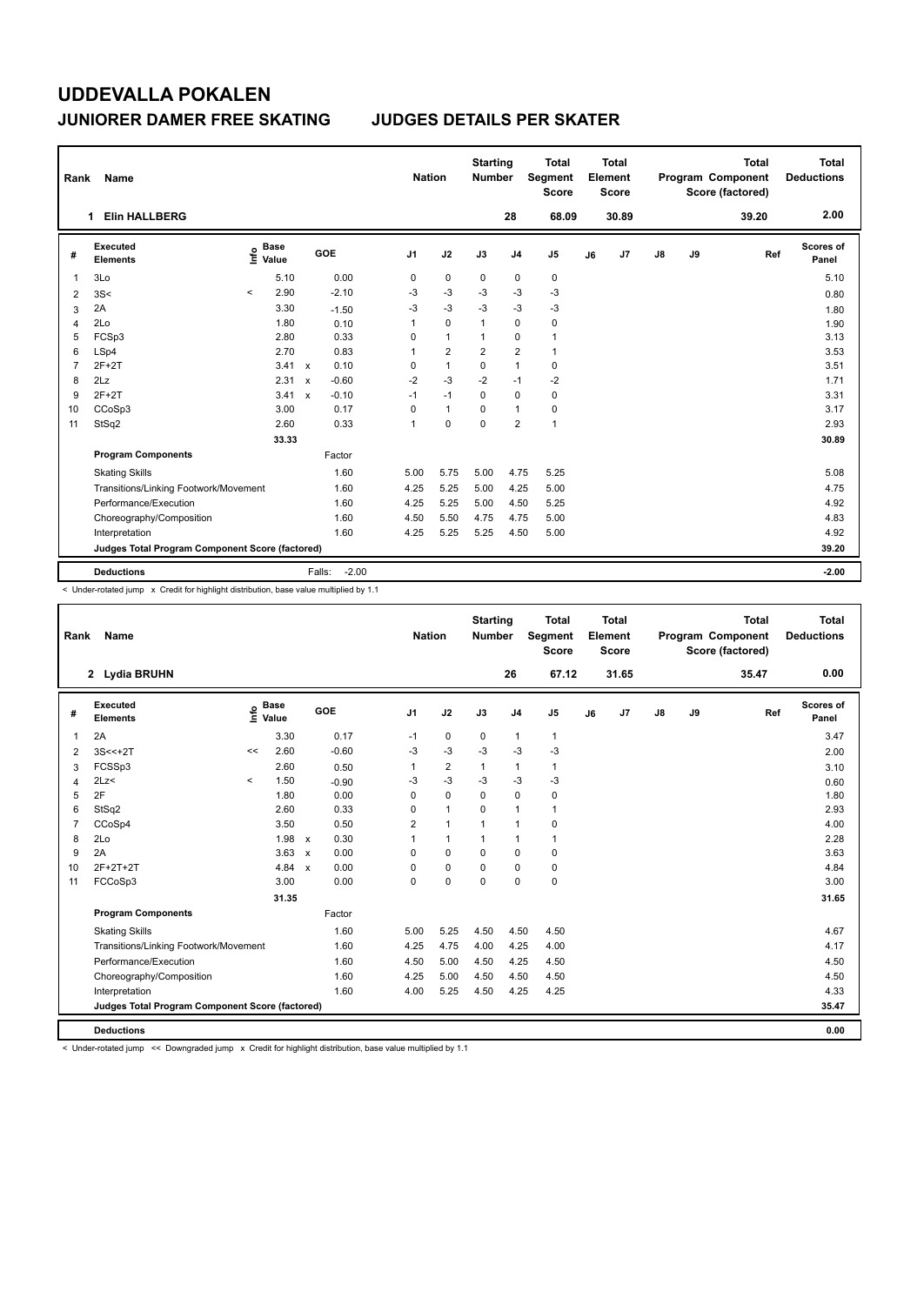| Rank           | Name                                            |                              |                         |                | <b>Nation</b>  | <b>Starting</b><br><b>Number</b> |                | <b>Total</b><br>Segment<br><b>Score</b> |    | <b>Total</b><br>Element<br>Score |               |    | <b>Total</b><br>Program Component<br>Score (factored) | Total<br><b>Deductions</b> |
|----------------|-------------------------------------------------|------------------------------|-------------------------|----------------|----------------|----------------------------------|----------------|-----------------------------------------|----|----------------------------------|---------------|----|-------------------------------------------------------|----------------------------|
|                | Sallianna ÖZTURK<br>3                           |                              |                         |                |                |                                  | 27             | 66.66                                   |    | 31.19                            |               |    | 35.47                                                 | 0.00                       |
| #              | <b>Executed</b><br><b>Elements</b>              | <b>Base</b><br>١nf٥<br>Value | GOE                     | J <sub>1</sub> | J2             | J3                               | J <sub>4</sub> | J <sub>5</sub>                          | J6 | J7                               | $\mathsf{J}8$ | J9 | Ref                                                   | Scores of<br>Panel         |
| 1              | $3S+2T$                                         | 5.50                         | $-1.40$                 | $-2$           | $-1$           | $-2$                             | $-2$           | $-2$                                    |    |                                  |               |    |                                                       | 4.10                       |
| $\overline{2}$ | 2Lz                                             | 2.10                         | 0.30                    | 1              | $\mathbf{1}$   | 1                                | $\mathbf{1}$   | $\mathbf{1}$                            |    |                                  |               |    |                                                       | 2.40                       |
| 3              | 1A                                              | 1.10                         | 0.00                    | 0              | 0              | 0                                | 0              | 0                                       |    |                                  |               |    |                                                       | 1.10                       |
| 4              | LSp3                                            | 2.40                         | 0.83                    | 2              | $\overline{2}$ | $\overline{\mathbf{c}}$          | $\mathbf{1}$   | $\mathbf{1}$                            |    |                                  |               |    |                                                       | 3.23                       |
| 5              | 2A                                              | $3.63 \times$                | 0.00                    | 0              | 0              | 1                                | 0              | 0                                       |    |                                  |               |    |                                                       | 3.63                       |
| 6              | 2F                                              | 1.98                         | 0.00<br>$\mathsf{x}$    | 0              | $\mathbf 0$    | 0                                | $\mathbf 0$    | $\mathbf 0$                             |    |                                  |               |    |                                                       | 1.98                       |
| 7              | 2Lz+2Lo<                                        | 3.74<br>$\prec$              | $-0.60$<br>$\mathsf{x}$ | $-3$           | $-2$           | $-2$                             | $-2$           | $-2$                                    |    |                                  |               |    |                                                       | 3.14                       |
| 8              | 2Lo                                             | 1.98                         | 0.00<br>$\mathbf{x}$    | 0              | $\mathbf 0$    | $\Omega$                         | $\mathbf 0$    | 0                                       |    |                                  |               |    |                                                       | 1.98                       |
| 9              | FCCoSp4                                         | 3.50                         | $-0.10$                 | 0              | 0              | $-1$                             | 0              | $-1$                                    |    |                                  |               |    |                                                       | 3.40                       |
| 10             | StSq2                                           | 2.60                         | $-0.20$                 | $-1$           | 0              | $-1$                             | $\mathbf{1}$   | $-1$                                    |    |                                  |               |    |                                                       | 2.40                       |
| 11             | CCoSp4                                          | 3.50                         | 0.33                    | 0              | $\overline{1}$ | $\overline{1}$                   | $\overline{1}$ | $\mathbf 0$                             |    |                                  |               |    |                                                       | 3.83                       |
|                |                                                 | 32.03                        |                         |                |                |                                  |                |                                         |    |                                  |               |    |                                                       | 31.19                      |
|                | <b>Program Components</b>                       |                              | Factor                  |                |                |                                  |                |                                         |    |                                  |               |    |                                                       |                            |
|                | <b>Skating Skills</b>                           |                              | 1.60                    | 5.00           | 5.00           | 4.75                             | 4.25           | 4.25                                    |    |                                  |               |    |                                                       | 4.67                       |
|                | Transitions/Linking Footwork/Movement           |                              | 1.60                    | 4.00           | 4.50           | 4.75                             | 4.00           | 4.25                                    |    |                                  |               |    |                                                       | 4.25                       |
|                | Performance/Execution                           |                              | 1.60                    | 4.25           | 4.75           | 5.00                             | 4.25           | 4.50                                    |    |                                  |               |    |                                                       | 4.50                       |
|                | Choreography/Composition                        |                              | 1.60                    | 4.25           | 5.00           | 4.75                             | 4.25           | 4.50                                    |    |                                  |               |    |                                                       | 4.50                       |
|                | Interpretation                                  |                              | 1.60                    | 4.00           | 4.75           | 4.50                             | 4.00           | 4.25                                    |    |                                  |               |    |                                                       | 4.25                       |
|                | Judges Total Program Component Score (factored) |                              |                         |                |                |                                  |                |                                         |    |                                  |               |    |                                                       | 35.47                      |
|                | <b>Deductions</b>                               |                              |                         |                |                |                                  |                |                                         |    |                                  |               |    |                                                       | 0.00                       |

< Under-rotated jump x Credit for highlight distribution, base value multiplied by 1.1

| Rank           | Name                                            |                                  |               |         |                | <b>Nation</b> |              | <b>Starting</b><br><b>Number</b> |                | <b>Total</b><br>Segment<br><b>Score</b> |    | Total<br>Element<br><b>Score</b> |    |    | <b>Total</b><br>Program Component<br>Score (factored) | Total<br><b>Deductions</b> |
|----------------|-------------------------------------------------|----------------------------------|---------------|---------|----------------|---------------|--------------|----------------------------------|----------------|-----------------------------------------|----|----------------------------------|----|----|-------------------------------------------------------|----------------------------|
|                | 4 Olivia JENGARD                                |                                  |               |         |                |               |              |                                  | 21             | 65.47                                   |    | 32.14                            |    |    | 33.33                                                 | 0.00                       |
| #              | <b>Executed</b><br><b>Elements</b>              | <b>Base</b><br>e Base<br>⊆ Value |               | GOE     | J1             |               | J2           | J3                               | J <sub>4</sub> | J5                                      | J6 | J7                               | J8 | J9 | Ref                                                   | <b>Scores of</b><br>Panel  |
| 1              | 2A                                              | 3.30                             |               | 0.00    | 0              |               | $\mathbf 0$  | $\mathbf 0$                      | 0              | 0                                       |    |                                  |    |    |                                                       | 3.30                       |
| 2              | 2A                                              | 3.30                             |               | 0.00    | 0              |               | 0            | 0                                | $\mathbf{1}$   | 0                                       |    |                                  |    |    |                                                       | 3.30                       |
| 3              | 2Lz+2T+2T                                       | 4.70<br>e                        |               | $-0.60$ | $-1$           |               | $-2$         | $-2$                             | $-2$           | $-2$                                    |    |                                  |    |    |                                                       | 4.10                       |
| 4              | LSp2                                            | 1.90                             |               | 0.07    | 0              |               | $\mathbf{1}$ | 1                                | $-1$           | $-1$                                    |    |                                  |    |    |                                                       | 1.97                       |
| 5              | 2Lo                                             | 1.80                             |               | 0.00    | $\Omega$       |               | $\mathbf 0$  | 0                                | 0              | 0                                       |    |                                  |    |    |                                                       | 1.80                       |
| 6              | FCSSp3                                          | 2.60                             |               | 0.00    | $\Omega$       |               | $\Omega$     | 0                                | $\Omega$       | 0                                       |    |                                  |    |    |                                                       | 2.60                       |
| $\overline{7}$ | 2Lo                                             |                                  | $1.98 \times$ | 0.00    | $\Omega$       |               | $\Omega$     | $\Omega$                         | $\mathbf{1}$   | 0                                       |    |                                  |    |    |                                                       | 1.98                       |
| 8              | $2F+2T$                                         |                                  | 3.41 x        | 0.00    | $\Omega$       |               | 0            | 0                                | 0              | 0                                       |    |                                  |    |    |                                                       | 3.41                       |
| 9              | $2F+2T$                                         |                                  | 3.41 x        | 0.00    | $\Omega$       |               | $\mathbf 0$  | $\Omega$                         | 0              | 0                                       |    |                                  |    |    |                                                       | 3.41                       |
| 10             | CCoSp3                                          | 3.00                             |               | 0.17    | $\Omega$       |               | $\mathbf{1}$ | 1                                | $\Omega$       | 0                                       |    |                                  |    |    |                                                       | 3.17                       |
| 11             | StSq2                                           | 2.60                             |               | 0.50    | $\overline{1}$ |               | 0            | $\overline{1}$                   | $\mathbf{1}$   | $\mathbf{1}$                            |    |                                  |    |    |                                                       | 3.10                       |
|                |                                                 | 32.00                            |               |         |                |               |              |                                  |                |                                         |    |                                  |    |    |                                                       | 32.14                      |
|                | <b>Program Components</b>                       |                                  |               | Factor  |                |               |              |                                  |                |                                         |    |                                  |    |    |                                                       |                            |
|                | <b>Skating Skills</b>                           |                                  |               | 1.60    |                | 4.75          | 4.00         | 4.25                             | 4.25           | 4.25                                    |    |                                  |    |    |                                                       | 4.25                       |
|                | Transitions/Linking Footwork/Movement           |                                  |               | 1.60    |                | 4.00          | 3.50         | 4.00                             | 3.75           | 3.00                                    |    |                                  |    |    |                                                       | 3.75                       |
|                | Performance/Execution                           |                                  |               | 1.60    |                | 4.50          | 4.50         | 4.75                             | 4.50           | 4.50                                    |    |                                  |    |    |                                                       | 4.50                       |
|                | Choreography/Composition                        |                                  |               | 1.60    |                | 4.25          | 4.25         | 4.00                             | 4.00           | 3.50                                    |    |                                  |    |    |                                                       | 4.08                       |
|                | Interpretation                                  |                                  |               | 1.60    |                | 4.25          | 4.25         | 4.00                             | 4.25           | 4.25                                    |    |                                  |    |    |                                                       | 4.25                       |
|                | Judges Total Program Component Score (factored) |                                  |               |         |                |               |              |                                  |                |                                         |    |                                  |    |    |                                                       | 33.33                      |
|                | <b>Deductions</b>                               |                                  |               |         |                |               |              |                                  |                |                                         |    |                                  |    |    |                                                       | 0.00                       |

x Credit for highlight distribution, base value multiplied by 1.1 e Jump take off with wrong edge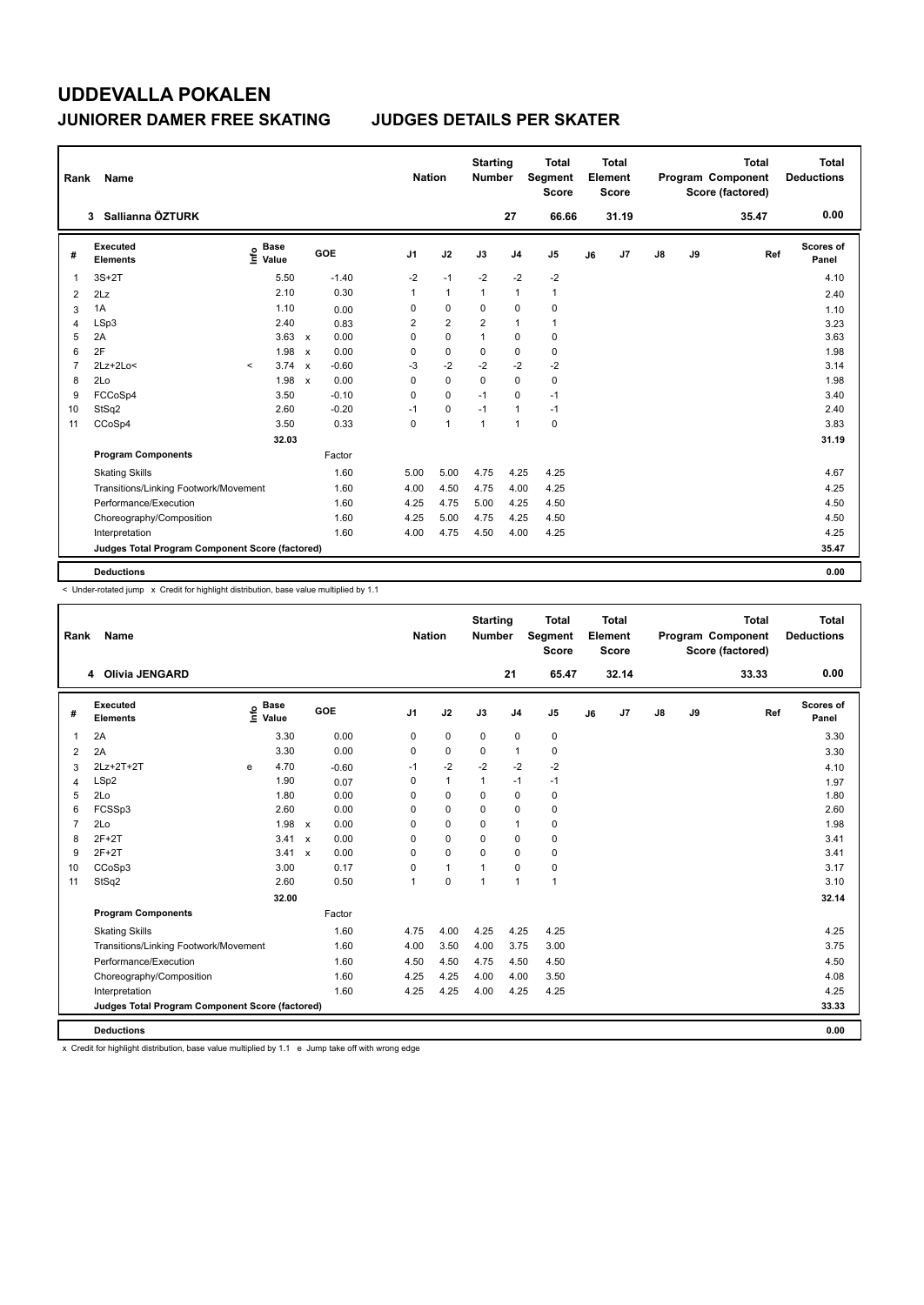| Rank           | Name                                            |                              |                           |         |                | <b>Nation</b> |              | <b>Starting</b><br><b>Number</b> |                | Total<br>Segment<br><b>Score</b> |    | <b>Total</b><br>Element<br>Score |               |    | <b>Total</b><br>Program Component<br>Score (factored) | <b>Total</b><br><b>Deductions</b> |
|----------------|-------------------------------------------------|------------------------------|---------------------------|---------|----------------|---------------|--------------|----------------------------------|----------------|----------------------------------|----|----------------------------------|---------------|----|-------------------------------------------------------|-----------------------------------|
|                | 5 Gabriella JOSEFSSON                           |                              |                           |         |                |               |              |                                  | 25             | 64.51                            |    | 29.17                            |               |    | 35.34                                                 | 0.00                              |
| #              | Executed<br><b>Elements</b>                     | <b>Base</b><br>١nfo<br>Value |                           | GOE     | J <sub>1</sub> |               | J2           | J3                               | J <sub>4</sub> | J <sub>5</sub>                   | J6 | J7                               | $\mathsf{J}8$ | J9 | Ref                                                   | Scores of<br>Panel                |
| 1              | 2A                                              | 3.30                         |                           | 0.50    | 0              |               | $\mathbf{1}$ | $\mathbf{1}$                     | $\mathbf{1}$   | $\mathbf{1}$                     |    |                                  |               |    |                                                       | 3.80                              |
| 2              | 2T                                              | 1.30                         |                           | 0.00    | 0              |               | $\mathbf 0$  | $\Omega$                         | $\Omega$       | 0                                |    |                                  |               |    |                                                       | 1.30                              |
| 3              | 2A                                              | 3.30                         |                           | 0.17    | 0              |               | $\mathbf{1}$ | $\overline{1}$                   | $\mathbf 0$    | 0                                |    |                                  |               |    |                                                       | 3.47                              |
| 4              | CCoSp2                                          | 2.50                         |                           | 0.50    | 1              |               | $\mathbf 0$  | $\overline{1}$                   | $\mathbf{1}$   | $\mathbf{1}$                     |    |                                  |               |    |                                                       | 3.00                              |
| 5              | StSq2                                           | 2.60                         |                           | 0.50    | 0              |               | $\mathbf{1}$ | $\mathbf{1}$                     | $\overline{2}$ | $\mathbf{1}$                     |    |                                  |               |    |                                                       | 3.10                              |
| 6              | 2Lz+1Lo+2S                                      | 4.29                         | $\boldsymbol{\mathsf{x}}$ | $-0.50$ | $-2$           |               | $-3$         | $-1$                             | $-1$           | $-2$                             |    |                                  |               |    |                                                       | 3.79                              |
| $\overline{7}$ | 2Lz                                             | 2.31                         | $\mathbf{x}$              | 0.00    | 0              |               | $\mathbf 0$  | 0                                | $\mathbf 0$    | 0                                |    |                                  |               |    |                                                       | 2.31                              |
| 8              | FCSSp3                                          | 2.60                         |                           | 0.00    | $-1$           |               | $\Omega$     | $\mathbf{1}$                     | $\Omega$       | 0                                |    |                                  |               |    |                                                       | 2.60                              |
| 9              | 1Lo                                             | 0.55                         | $\mathbf{x}$              | $-0.07$ | $-2$           |               | $-1$         | $-1$                             | 0              | 0                                |    |                                  |               |    |                                                       | 0.48                              |
| 10             | $2F+1T$                                         | 2.42                         | $\mathbf{x}$              | $-0.10$ | $-1$           |               | 0            | $-1$                             | 0              | 0                                |    |                                  |               |    |                                                       | 2.32                              |
| 11             | FCCoSp3                                         | 3.00                         |                           | 0.00    | $\Omega$       |               | $\Omega$     | $\mathbf 0$                      | $\mathbf{1}$   | $\mathbf 0$                      |    |                                  |               |    |                                                       | 3.00                              |
|                |                                                 | 28.17                        |                           |         |                |               |              |                                  |                |                                  |    |                                  |               |    |                                                       | 29.17                             |
|                | <b>Program Components</b>                       |                              |                           | Factor  |                |               |              |                                  |                |                                  |    |                                  |               |    |                                                       |                                   |
|                | <b>Skating Skills</b>                           |                              |                           | 1.60    | 4.50           |               | 4.75         | 4.75                             | 4.25           | 4.75                             |    |                                  |               |    |                                                       | 4.67                              |
|                | Transitions/Linking Footwork/Movement           |                              |                           | 1.60    | 4.00           |               | 4.50         | 4.25                             | 4.00           | 4.50                             |    |                                  |               |    |                                                       | 4.25                              |
|                | Performance/Execution                           |                              |                           | 1.60    | 4.00           |               | 4.25         | 4.50                             | 4.50           | 4.75                             |    |                                  |               |    |                                                       | 4.42                              |
|                | Choreography/Composition                        |                              |                           | 1.60    | 4.00           |               | 4.25         | 4.75                             | 4.25           | 4.75                             |    |                                  |               |    |                                                       | 4.42                              |
|                | Interpretation                                  |                              |                           | 1.60    | 4.25           |               | 4.00         | 4.50                             | 4.25           | 4.50                             |    |                                  |               |    |                                                       | 4.33                              |
|                | Judges Total Program Component Score (factored) |                              |                           |         |                |               |              |                                  |                |                                  |    |                                  |               |    |                                                       | 35.34                             |
|                | <b>Deductions</b>                               |                              |                           |         |                |               |              |                                  |                |                                  |    |                                  |               |    |                                                       | 0.00                              |

x Credit for highlight distribution, base value multiplied by 1.1

| Rank           | Name                                            |          |                      |         | <b>Nation</b>  |                | <b>Starting</b><br><b>Number</b> |                | <b>Total</b><br>Segment<br><b>Score</b> |    | <b>Total</b><br>Element<br><b>Score</b> |               |    | <b>Total</b><br>Program Component<br>Score (factored) |     | <b>Total</b><br><b>Deductions</b> |
|----------------|-------------------------------------------------|----------|----------------------|---------|----------------|----------------|----------------------------------|----------------|-----------------------------------------|----|-----------------------------------------|---------------|----|-------------------------------------------------------|-----|-----------------------------------|
|                | <b>Anna HALLGREN</b><br>6.                      |          |                      |         |                |                |                                  | 24             | 62.59                                   |    | 28.73                                   |               |    | 33.86                                                 |     | 0.00                              |
| #              | Executed<br><b>Elements</b>                     | lnfo     | <b>Base</b><br>Value | GOE     | J <sub>1</sub> | J2             | J3                               | J <sub>4</sub> | J <sub>5</sub>                          | J6 | J7                                      | $\mathsf{J}8$ | J9 |                                                       | Ref | Scores of<br>Panel                |
| 1              | $2Lz+2T$                                        |          | 3.40                 | 0.10    | 0              | 0              | $\mathbf{1}$                     | 1              | 0                                       |    |                                         |               |    |                                                       |     | 3.50                              |
| $\overline{2}$ | 2A                                              |          | 3.30                 | 0.00    | 0              | $\mathbf{1}$   | 0                                | 0              | 0                                       |    |                                         |               |    |                                                       |     | 3.30                              |
| 3              | 2A<                                             | $\hat{}$ | 2.30                 | $-0.83$ | $-3$           | $-1$           | $-2$                             | $-2$           | $-1$                                    |    |                                         |               |    |                                                       |     | 1.47                              |
| $\overline{4}$ | FSSp3                                           |          | 2.60                 | 0.50    | 1              | 1              | 0                                | $\mathbf{1}$   | $\mathbf{1}$                            |    |                                         |               |    |                                                       |     | 3.10                              |
| 5              | 2F                                              |          | 1.80                 | 0.00    | $\Omega$       | 0              | 1                                | 0              | 0                                       |    |                                         |               |    |                                                       |     | 1.80                              |
| 6              | 2Lo                                             |          | 1.80                 | 0.00    | 0              | 0              | $\Omega$                         | 0              | 0                                       |    |                                         |               |    |                                                       |     | 1.80                              |
| $\overline{7}$ | LSp3                                            |          | 2.40                 | 1.00    | $\overline{2}$ | $\overline{2}$ | $\overline{2}$                   | $\overline{2}$ | 2                                       |    |                                         |               |    |                                                       |     | 3.40                              |
| 8              | StSq2                                           |          | 2.60                 | 0.17    | 0              | 0              | 1                                | $\mathbf{1}$   | 0                                       |    |                                         |               |    |                                                       |     | 2.77                              |
| 9              | 1F                                              | e        | 0.55 x               | $-0.20$ | $-2$           | $-2$           | $-3$                             | $-2$           | $-2$                                    |    |                                         |               |    |                                                       |     | 0.35                              |
| 10             | $2Lo+2T$                                        |          | $3.41 \times$        | 0.00    | 0              | $\Omega$       | $\Omega$                         | $\Omega$       | 0                                       |    |                                         |               |    |                                                       |     | 3.41                              |
| 11             | CCoSp4                                          |          | 3.50                 | 0.33    | 1              | $\overline{2}$ | $\Omega$                         | 0              | $\mathbf{1}$                            |    |                                         |               |    |                                                       |     | 3.83                              |
|                |                                                 |          | 27.66                |         |                |                |                                  |                |                                         |    |                                         |               |    |                                                       |     | 28.73                             |
|                | <b>Program Components</b>                       |          |                      | Factor  |                |                |                                  |                |                                         |    |                                         |               |    |                                                       |     |                                   |
|                | <b>Skating Skills</b>                           |          |                      | 1.60    | 4.50           | 4.50           | 4.75                             | 4.50           | 4.25                                    |    |                                         |               |    |                                                       |     | 4.50                              |
|                | Transitions/Linking Footwork/Movement           |          |                      | 1.60    | 3.75           | 4.25           | 4.25                             | 4.00           | 3.75                                    |    |                                         |               |    |                                                       |     | 4.00                              |
|                | Performance/Execution                           |          |                      | 1.60    | 4.00           | 4.50           | 4.50                             | 4.25           | 4.25                                    |    |                                         |               |    |                                                       |     | 4.33                              |
|                | Choreography/Composition                        |          |                      | 1.60    | 4.00           | 4.50           | 4.50                             | 4.25           | 4.00                                    |    |                                         |               |    |                                                       |     | 4.25                              |
|                | Interpretation                                  |          |                      | 1.60    | 3.75           | 4.25           | 4.50                             | 4.00           | 4.00                                    |    |                                         |               |    |                                                       |     | 4.08                              |
|                | Judges Total Program Component Score (factored) |          |                      |         |                |                |                                  |                |                                         |    |                                         |               |    |                                                       |     | 33.86                             |
|                | <b>Deductions</b>                               |          |                      |         |                |                |                                  |                |                                         |    |                                         |               |    |                                                       |     | 0.00                              |

< Under-rotated jump x Credit for highlight distribution, base value multiplied by 1.1 e Jump take off with wrong edge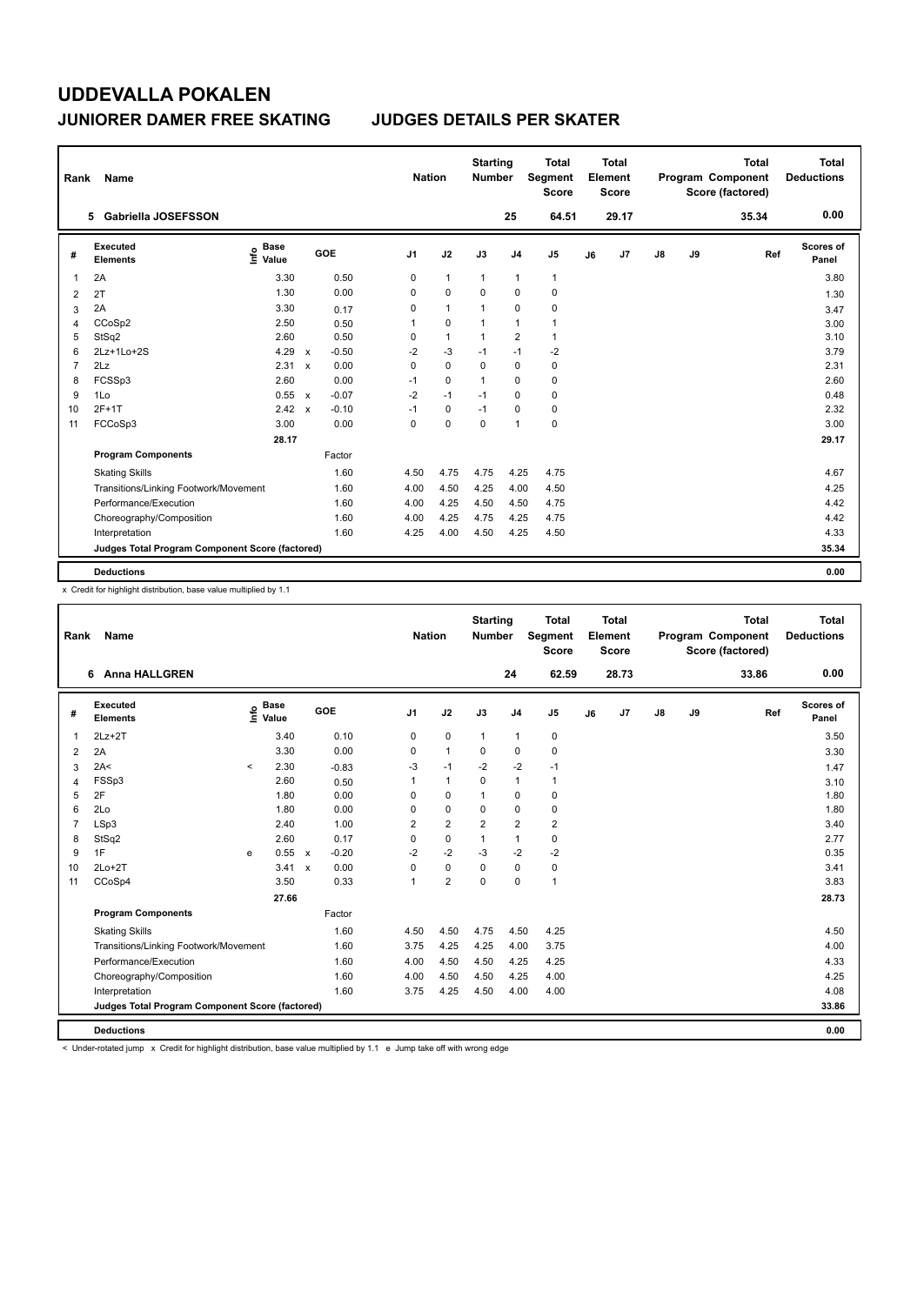| Rank           | Name                                            |         |                      |              |                   | <b>Nation</b>  |                | <b>Starting</b><br><b>Number</b> |                | Total<br>Segment<br><b>Score</b> |    | <b>Total</b><br>Element<br><b>Score</b> |               |    | <b>Total</b><br>Program Component<br>Score (factored) | <b>Total</b><br><b>Deductions</b> |
|----------------|-------------------------------------------------|---------|----------------------|--------------|-------------------|----------------|----------------|----------------------------------|----------------|----------------------------------|----|-----------------------------------------|---------------|----|-------------------------------------------------------|-----------------------------------|
|                | Jennifer KVIST<br>$\overline{7}$                |         |                      |              |                   |                |                |                                  | 22             | 62.57                            |    | 30.77                                   |               |    | 32.80                                                 | 1.00                              |
| #              | Executed<br><b>Elements</b>                     | ١nfo    | <b>Base</b><br>Value |              | GOE               | J <sub>1</sub> | J2             | J3                               | J <sub>4</sub> | J <sub>5</sub>                   | J6 | J7                                      | $\mathsf{J}8$ | J9 | Ref                                                   | Scores of<br>Panel                |
| 1              | $2A+2T$                                         |         | 4.60                 |              | 0.17              | 0              | $\mathbf{1}$   | 0                                | $\mathbf{1}$   | 0                                |    |                                         |               |    |                                                       | 4.77                              |
| 2              | 3S                                              |         | 4.20                 |              | $-2.10$           | $-3$           | $-3$           | $-3$                             | $-3$           | $-3$                             |    |                                         |               |    |                                                       | 2.10                              |
| 3              | FSSp4                                           |         | 3.00                 |              | 0.50              | 0              | $\mathbf{1}$   | $\mathbf{1}$                     | $\mathbf{1}$   | $\mathbf{1}$                     |    |                                         |               |    |                                                       | 3.50                              |
| 4              | 2A<                                             | $\prec$ | 2.30                 |              | $-0.67$           | $-2$           | $-1$           | $-1$                             | $-1$           | $-2$                             |    |                                         |               |    |                                                       | 1.63                              |
| 5              | 2Lo                                             |         | 1.80                 |              | 0.00              | 0              | 0              | 0                                | $\mathbf 0$    | 0                                |    |                                         |               |    |                                                       | 1.80                              |
| 6              | FCSp2                                           |         | 2.30                 |              | $-0.10$           | 0              | $\mathbf 0$    | 0                                | $-1$           | $-1$                             |    |                                         |               |    |                                                       | 2.20                              |
| $\overline{7}$ | $2F+2T+2T<<$                                    | <<      | 3.85                 | $\mathsf{x}$ | $-0.80$           | -3             | $-3$           | $-2$                             | $-2$           | $-3$                             |    |                                         |               |    |                                                       | 3.05                              |
| 8              | StSq2                                           |         | 2.60                 |              | 0.00              | 0              | $\mathbf 0$    | $\Omega$                         | $\mathbf 0$    | 0                                |    |                                         |               |    |                                                       | 2.60                              |
| 9              | $2F+2T$                                         |         | $3.41 \times$        |              | 0.00              | 0              | $\overline{1}$ | $\Omega$                         | 0              | 0                                |    |                                         |               |    |                                                       | 3.41                              |
| 10             | 2F                                              |         | 1.98                 | $\mathbf x$  | $-0.10$           | $-1$           | 0              | $-1$                             | 0              | 0                                |    |                                         |               |    |                                                       | 1.88                              |
| 11             | CCoSp4                                          |         | 3.50                 |              | 0.33              | 0              | $\overline{1}$ | $\mathbf{1}$                     | $\mathbf{1}$   | $\mathbf 0$                      |    |                                         |               |    |                                                       | 3.83                              |
|                |                                                 |         | 33.54                |              |                   |                |                |                                  |                |                                  |    |                                         |               |    |                                                       | 30.77                             |
|                | <b>Program Components</b>                       |         |                      |              | Factor            |                |                |                                  |                |                                  |    |                                         |               |    |                                                       |                                   |
|                | <b>Skating Skills</b>                           |         |                      |              | 1.60              | 4.25           | 4.50           | 4.50                             | 4.25           | 4.25                             |    |                                         |               |    |                                                       | 4.33                              |
|                | Transitions/Linking Footwork/Movement           |         |                      |              | 1.60              | 3.50           | 4.25           | 4.25                             | 3.75           | 3.75                             |    |                                         |               |    |                                                       | 3.92                              |
|                | Performance/Execution                           |         |                      |              | 1.60              | 3.75           | 4.25           | 4.25                             | 4.25           | 4.25                             |    |                                         |               |    |                                                       | 4.25                              |
|                | Choreography/Composition                        |         |                      |              | 1.60              | 3.75           | 4.00           | 4.25                             | 4.00           | 4.00                             |    |                                         |               |    |                                                       | 4.00                              |
|                | Interpretation                                  |         |                      |              | 1.60              | 3.75           | 4.00           | 4.25                             | 4.25           | 3.75                             |    |                                         |               |    |                                                       | 4.00                              |
|                | Judges Total Program Component Score (factored) |         |                      |              |                   |                |                |                                  |                |                                  |    |                                         |               |    |                                                       | 32.80                             |
|                | <b>Deductions</b>                               |         |                      |              | $-1.00$<br>Falls: |                |                |                                  |                |                                  |    |                                         |               |    |                                                       | $-1.00$                           |

< Under-rotated jump << Downgraded jump x Credit for highlight distribution, base value multiplied by 1.1

| Rank           | Name                                            |         |                      |              |         | <b>Nation</b>  |                | <b>Starting</b><br><b>Number</b> |                | <b>Total</b><br>Segment<br><b>Score</b> |    | <b>Total</b><br>Element<br><b>Score</b> |               |    | <b>Total</b><br>Program Component<br>Score (factored) | <b>Total</b><br><b>Deductions</b> |
|----------------|-------------------------------------------------|---------|----------------------|--------------|---------|----------------|----------------|----------------------------------|----------------|-----------------------------------------|----|-----------------------------------------|---------------|----|-------------------------------------------------------|-----------------------------------|
|                | <b>Elin SIEVERT</b><br>8                        |         |                      |              |         |                |                |                                  | 17             | 62.06                                   |    | 28.33                                   |               |    | 33.73                                                 | 0.00                              |
| #              | Executed<br><b>Elements</b>                     | ١nfo    | <b>Base</b><br>Value |              | GOE     | J <sub>1</sub> | J2             | J3                               | J <sub>4</sub> | J <sub>5</sub>                          | J6 | J7                                      | $\mathsf{J}8$ | J9 | Ref                                                   | Scores of<br>Panel                |
| 1              | 3S<                                             | $\prec$ | 2.90                 |              | $-2.10$ | $-3$           | $-3$           | $-2$                             | $-3$           | $-3$                                    |    |                                         |               |    |                                                       | 0.80                              |
| 2              | $2A+2T$                                         |         | 4.60                 |              | 0.50    | $\Omega$       | $\mathbf{1}$   | $\mathbf{1}$                     | $\overline{1}$ | $\mathbf{1}$                            |    |                                         |               |    |                                                       | 5.10                              |
| 3              | 2F                                              |         | 1.80                 |              | 0.30    | 1              | $\mathbf{1}$   | $\mathbf{1}$                     | $\mathbf{1}$   | $\mathbf{1}$                            |    |                                         |               |    |                                                       | 2.10                              |
| 4              | FCSp3                                           |         | 2.80                 |              | $-0.30$ | $-1$           | $-1$           | 0                                | $-1$           | $-1$                                    |    |                                         |               |    |                                                       | 2.50                              |
| 5              | $2F+2T$                                         |         | 3.10                 |              | 0.00    | $\Omega$       | $\mathbf 0$    | $\mathbf 0$                      | $\mathbf 0$    | $\mathbf{1}$                            |    |                                         |               |    |                                                       | 3.10                              |
| 6              | 1A                                              |         | $1.21 \times$        |              | 0.00    | $\Omega$       | $\mathbf 0$    | 0                                | $\mathbf 0$    | 0                                       |    |                                         |               |    |                                                       | 1.21                              |
| $\overline{7}$ | LSp2                                            |         | 1.90                 |              | 0.67    | $\overline{2}$ | $\overline{2}$ | $\mathbf{1}$                     | $\mathbf{1}$   | $\mathbf{1}$                            |    |                                         |               |    |                                                       | 2.57                              |
| 8              | 2Lz                                             | e       | 2.31                 | $\mathsf{x}$ | $-0.60$ | $-2$           | $-2$           | $-2$                             | $-2$           | $-2$                                    |    |                                         |               |    |                                                       | 1.71                              |
| 9              | StSq2                                           |         | 2.60                 |              | 0.50    | 1              | $\mathbf{1}$   | $\mathbf{1}$                     | 1              | $\mathbf{1}$                            |    |                                         |               |    |                                                       | 3.10                              |
| 10             | $2Lz+2T$                                        | e       | $3.74 \times$        |              | $-0.60$ | $-2$           | $-2$           | $-2$                             | $-2$           | $-2$                                    |    |                                         |               |    |                                                       | 3.14                              |
| 11             | CCoSp3                                          |         | 3.00                 |              | 0.00    | $\mathbf 0$    | $\mathbf{1}$   | $\mathbf 0$                      | $\mathbf 0$    | $\pmb{0}$                               |    |                                         |               |    |                                                       | 3.00                              |
|                |                                                 |         | 29.96                |              |         |                |                |                                  |                |                                         |    |                                         |               |    |                                                       | 28.33                             |
|                | <b>Program Components</b>                       |         |                      |              | Factor  |                |                |                                  |                |                                         |    |                                         |               |    |                                                       |                                   |
|                | <b>Skating Skills</b>                           |         |                      |              | 1.60    | 4.50           | 4.50           | 4.50                             | 4.25           | 4.25                                    |    |                                         |               |    |                                                       | 4.42                              |
|                | Transitions/Linking Footwork/Movement           |         |                      |              | 1.60    | 4.00           | 4.00           | 3.75                             | 4.00           | 4.00                                    |    |                                         |               |    |                                                       | 4.00                              |
|                | Performance/Execution                           |         |                      |              | 1.60    | 4.25           | 4.25           | 4.50                             | 4.25           | 4.50                                    |    |                                         |               |    |                                                       | 4.33                              |
|                | Choreography/Composition                        |         |                      |              | 1.60    | 4.00           | 4.25           | 4.25                             | 4.25           | 4.25                                    |    |                                         |               |    |                                                       | 4.25                              |
|                | Interpretation                                  |         |                      |              | 1.60    | 4.00           | 4.00           | 4.25                             | 4.00           | 4.25                                    |    |                                         |               |    |                                                       | 4.08                              |
|                | Judges Total Program Component Score (factored) |         |                      |              |         |                |                |                                  |                |                                         |    |                                         |               |    |                                                       | 33.73                             |
|                | <b>Deductions</b>                               |         |                      |              |         |                |                |                                  |                |                                         |    |                                         |               |    |                                                       | 0.00                              |

< Under-rotated jump x Credit for highlight distribution, base value multiplied by 1.1 e Jump take off with wrong edge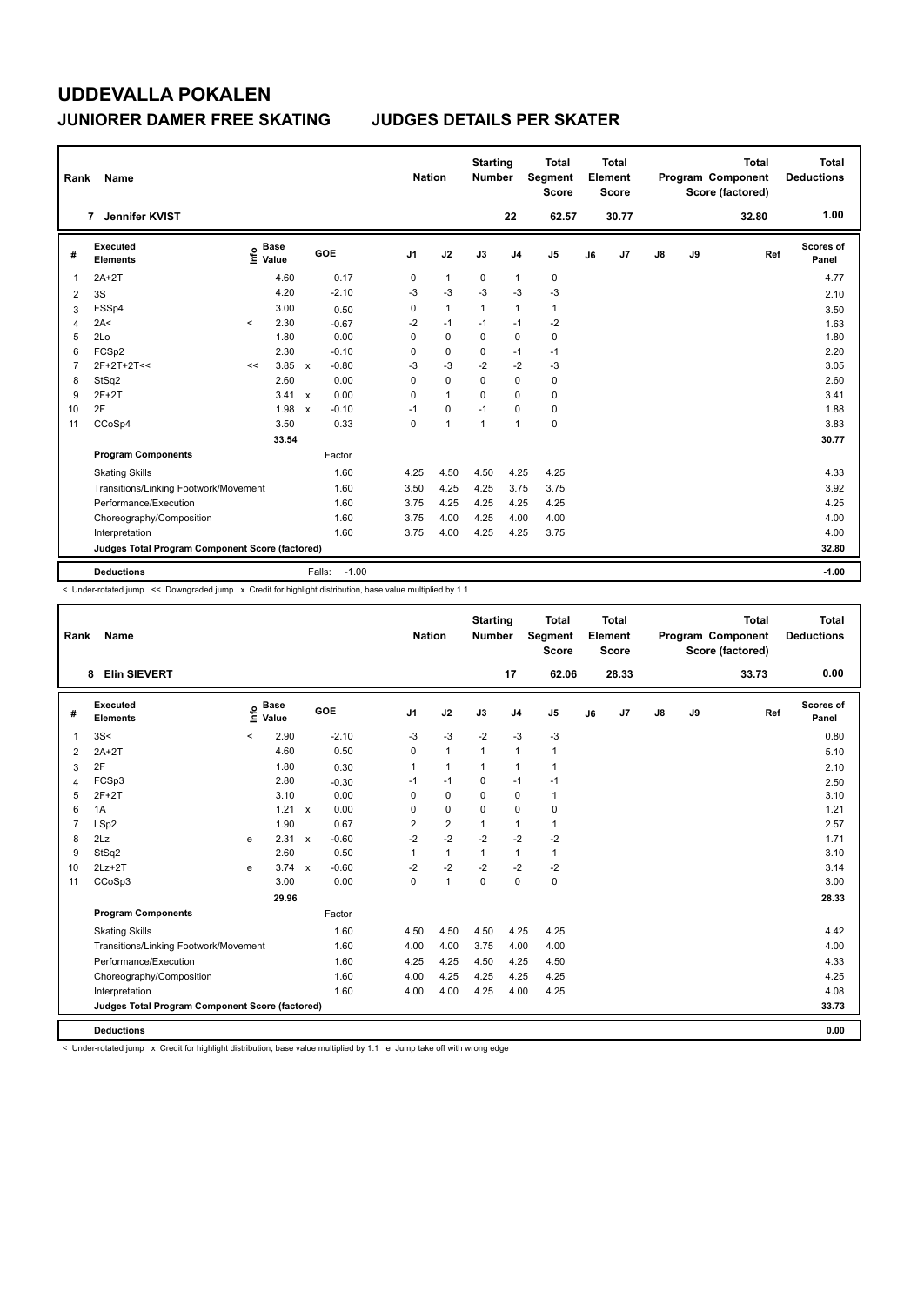| Rank           | Name                                            |         |                      |                           |            | <b>Nation</b> |              | <b>Starting</b><br><b>Number</b> |                | <b>Total</b><br>Segment<br><b>Score</b> |    | <b>Total</b><br>Element<br><b>Score</b> |               |    | <b>Total</b><br>Program Component<br>Score (factored) | <b>Total</b><br><b>Deductions</b> |
|----------------|-------------------------------------------------|---------|----------------------|---------------------------|------------|---------------|--------------|----------------------------------|----------------|-----------------------------------------|----|-----------------------------------------|---------------|----|-------------------------------------------------------|-----------------------------------|
|                | <b>Nora FALK</b><br>9                           |         |                      |                           |            |               |              |                                  | 20             | 61.20                                   |    | 27.06                                   |               |    | 34.14                                                 | 0.00                              |
| #              | Executed<br><b>Elements</b>                     | ١nfo    | <b>Base</b><br>Value |                           | <b>GOE</b> | J1            | J2           | J3                               | J <sub>4</sub> | J <sub>5</sub>                          | J6 | J <sub>7</sub>                          | $\mathsf{J}8$ | J9 | Ref                                                   | Scores of<br>Panel                |
| 1              | 1A                                              |         | 1.10                 |                           | 0.00       | $-1$          | $\mathbf 0$  | $\mathbf 0$                      | $\mathbf 0$    | $\pmb{0}$                               |    |                                         |               |    |                                                       | 1.10                              |
| $\overline{2}$ | 3T<                                             | $\prec$ | 2.90                 |                           | $-2.10$    | $-3$          | $-3$         | $-3$                             | $-3$           | $-3$                                    |    |                                         |               |    |                                                       | 0.80                              |
| 3              | 1A                                              |         | 1.10                 |                           | 0.07       | 0             | $\mathbf{1}$ | 0                                | $\overline{1}$ | 0                                       |    |                                         |               |    |                                                       | 1.17                              |
| 4              | 3S                                              |         | 4.20                 |                           | 0.00       | $-1$          | $\mathbf 0$  | $\Omega$                         | 0              | 0                                       |    |                                         |               |    |                                                       | 4.20                              |
| 5              | $2S+2T$                                         |         | 2.60                 |                           | 0.00       | 0             | 0            | 1                                | 0              | 0                                       |    |                                         |               |    |                                                       | 2.60                              |
| 6              | CCSp3                                           |         | 2.80                 |                           | 0.17       | 0             | $\mathbf{1}$ | $\Omega$                         | $\mathbf{1}$   | $\mathbf 0$                             |    |                                         |               |    |                                                       | 2.97                              |
| 7              | FSSp2                                           |         | 2.30                 |                           | $-0.10$    | 0             | $\mathbf 0$  | $\Omega$                         | $-1$           | $-1$                                    |    |                                         |               |    |                                                       | 2.20                              |
| 8              | $2Lo+2T$                                        |         | 3.41                 | $\mathsf{x}$              | 0.10       | 0             | $\mathbf{1}$ | 1                                | 0              | 0                                       |    |                                         |               |    |                                                       | 3.51                              |
| 9              | CCoSp4                                          |         | 3.50                 |                           | 0.33       | 0             | $\mathbf{1}$ | $\mathbf{1}$                     | $\overline{1}$ | 0                                       |    |                                         |               |    |                                                       | 3.83                              |
| 10             | StSq3                                           |         | 3.30                 |                           | $-0.93$    | $-2$          | $-1$         | $-2$                             | $-1$           | $-1$                                    |    |                                         |               |    |                                                       | 2.37                              |
| 11             | 2Lz                                             |         | 2.31                 | $\boldsymbol{\mathsf{x}}$ | 0.00       | 0             | $\mathbf 0$  | $\Omega$                         | $\Omega$       | $\pmb{0}$                               |    |                                         |               |    |                                                       | 2.31                              |
|                |                                                 |         | 29.52                |                           |            |               |              |                                  |                |                                         |    |                                         |               |    |                                                       | 27.06                             |
|                | <b>Program Components</b>                       |         |                      |                           | Factor     |               |              |                                  |                |                                         |    |                                         |               |    |                                                       |                                   |
|                | <b>Skating Skills</b>                           |         |                      |                           | 1.60       | 4.75          | 4.75         | 4.75                             | 4.25           | 4.50                                    |    |                                         |               |    |                                                       | 4.67                              |
|                | Transitions/Linking Footwork/Movement           |         |                      |                           | 1.60       | 4.00          | 4.00         | 4.50                             | 3.75           | 4.00                                    |    |                                         |               |    |                                                       | 4.00                              |
|                | Performance/Execution                           |         |                      |                           | 1.60       | 4.25          | 4.25         | 4.25                             | 4.00           | 4.50                                    |    |                                         |               |    |                                                       | 4.25                              |
|                | Choreography/Composition                        |         |                      |                           | 1.60       | 4.00          | 4.25         | 4.50                             | 4.00           | 4.50                                    |    |                                         |               |    |                                                       | 4.25                              |
|                | Interpretation                                  |         |                      |                           | 1.60       | 4.00          | 4.50         | 4.50                             | 4.00           | 3.75                                    |    |                                         |               |    |                                                       | 4.17                              |
|                | Judges Total Program Component Score (factored) |         |                      |                           |            |               |              |                                  |                |                                         |    |                                         |               |    |                                                       | 34.14                             |
|                | <b>Deductions</b>                               |         |                      |                           |            |               |              |                                  |                |                                         |    |                                         |               |    |                                                       | 0.00                              |

< Under-rotated jump x Credit for highlight distribution, base value multiplied by 1.1

| Rank           | Name                                            |                              |                         |                | <b>Nation</b> | <b>Starting</b><br><b>Number</b> |                | <b>Total</b><br>Segment<br><b>Score</b> |    | <b>Total</b><br>Element<br><b>Score</b> |    |    | <b>Total</b><br>Program Component<br>Score (factored) | <b>Total</b><br><b>Deductions</b> |
|----------------|-------------------------------------------------|------------------------------|-------------------------|----------------|---------------|----------------------------------|----------------|-----------------------------------------|----|-----------------------------------------|----|----|-------------------------------------------------------|-----------------------------------|
|                | 10 Sabina LÖÖF                                  |                              |                         |                |               |                                  | 23             | 61.04                                   |    | 29.29                                   |    |    | 31.75                                                 | 0.00                              |
| #              | Executed<br><b>Elements</b>                     | <b>Base</b><br>١nfo<br>Value | GOE                     | J <sub>1</sub> | J2            | J3                               | J <sub>4</sub> | J5                                      | J6 | J7                                      | J8 | J9 | Ref                                                   | Scores of<br>Panel                |
| 1              | 2A                                              | 3.30                         | $-1.33$                 | $-3$           | $-3$          | $-3$                             | $-2$           | $-2$                                    |    |                                         |    |    |                                                       | 1.97                              |
| 2              | $2F+2T$                                         | 3.10                         | 0.00                    | 0              | $\mathbf 0$   | 1                                | 0              | 0                                       |    |                                         |    |    |                                                       | 3.10                              |
| 3              | 2A                                              | 3.30                         | $-1.33$                 | -3             | $-3$          | $-3$                             | $-2$           | $-2$                                    |    |                                         |    |    |                                                       | 1.97                              |
| 4              | FSSp3                                           | 2.60                         | 0.33                    | 1              | $\mathbf{1}$  | 0                                | $\mathbf{1}$   | 0                                       |    |                                         |    |    |                                                       | 2.93                              |
| 5              | $2F+2T$                                         | 3.10                         | 0.00                    | $-1$           | $\mathbf 0$   | $\Omega$                         | 0              | 0                                       |    |                                         |    |    |                                                       | 3.10                              |
| 6              | 2Lo+1Lo+2S                                      | $3.96 \times$                | 0.00                    | $\Omega$       | $\mathbf 0$   | $\Omega$                         | 0              | 0                                       |    |                                         |    |    |                                                       | 3.96                              |
| $\overline{7}$ | CSp3                                            | 2.30                         | 0.50                    |                | $\mathbf{1}$  | 1                                | 0              | 1                                       |    |                                         |    |    |                                                       | 2.80                              |
| 8              | StSq1                                           | 1.80                         | 0.00                    | 0              | 0             | 0                                | 0              | $-1$                                    |    |                                         |    |    |                                                       | 1.80                              |
| 9              | 2F                                              | 1.98 x                       | 0.00                    | $-1$           | $\Omega$      | $\Omega$                         | $\Omega$       | 0                                       |    |                                         |    |    |                                                       | 1.98                              |
| 10             | 2Lo                                             | 1.98                         | $-0.30$<br>$\mathsf{x}$ | $-1$           | $-1$          | $-1$                             | $-1$           | $-1$                                    |    |                                         |    |    |                                                       | 1.68                              |
| 11             | CCoSp4                                          | 3.50                         | 0.50                    | $\overline{1}$ | $\mathbf{1}$  | 1                                | $\mathbf{1}$   | 0                                       |    |                                         |    |    |                                                       | 4.00                              |
|                |                                                 | 30.92                        |                         |                |               |                                  |                |                                         |    |                                         |    |    |                                                       | 29.29                             |
|                | <b>Program Components</b>                       |                              | Factor                  |                |               |                                  |                |                                         |    |                                         |    |    |                                                       |                                   |
|                | <b>Skating Skills</b>                           |                              | 1.60                    | 4.00           | 4.50          | 4.25                             | 4.25           | 3.75                                    |    |                                         |    |    |                                                       | 4.17                              |
|                | Transitions/Linking Footwork/Movement           |                              | 1.60                    | 3.50           | 4.25          | 3.75                             | 3.75           | 3.50                                    |    |                                         |    |    |                                                       | 3.67                              |
|                | Performance/Execution                           |                              | 1.60                    | 3.75           | 4.00          | 4.25                             | 4.25           | 4.25                                    |    |                                         |    |    |                                                       | 4.17                              |
|                | Choreography/Composition                        |                              | 1.60                    | 3.75           | 4.25          | 4.00                             | 4.00           | 3.75                                    |    |                                         |    |    |                                                       | 3.92                              |
|                | Interpretation                                  |                              | 1.60                    | 3.50           | 4.00          | 3.75                             | 4.00           | 4.00                                    |    |                                         |    |    |                                                       | 3.92                              |
|                | Judges Total Program Component Score (factored) |                              |                         |                |               |                                  |                |                                         |    |                                         |    |    |                                                       | 31.75                             |
|                | <b>Deductions</b>                               |                              |                         |                |               |                                  |                |                                         |    |                                         |    |    |                                                       | 0.00                              |

x Credit for highlight distribution, base value multiplied by 1.1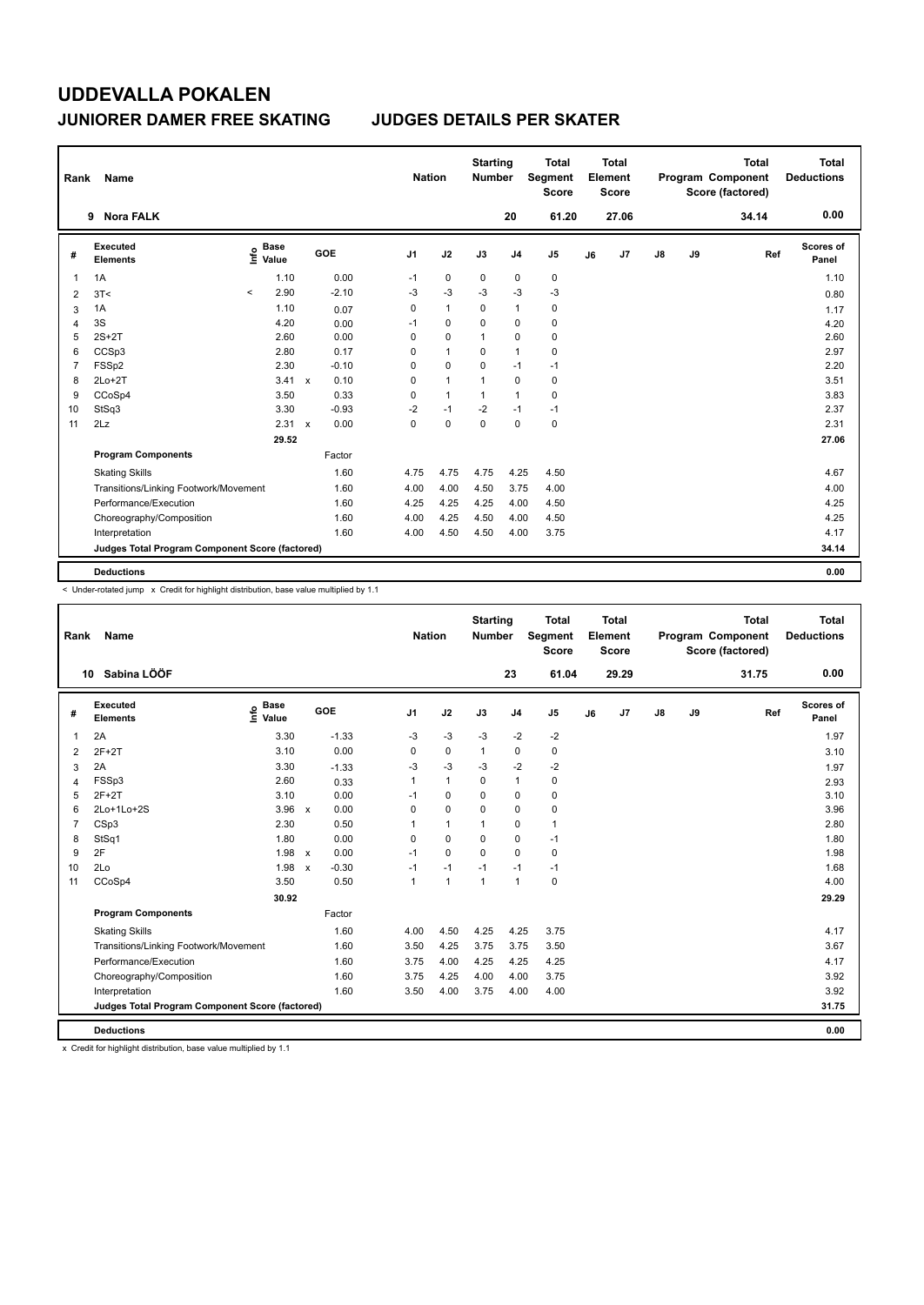| Rank           | Name                                            |                              |                           |         |                | <b>Nation</b>  | <b>Starting</b><br>Number |                | <b>Total</b><br>Segment<br><b>Score</b> |    | <b>Total</b><br>Element<br><b>Score</b> |    |    | <b>Total</b><br>Program Component<br>Score (factored) | Total<br><b>Deductions</b> |
|----------------|-------------------------------------------------|------------------------------|---------------------------|---------|----------------|----------------|---------------------------|----------------|-----------------------------------------|----|-----------------------------------------|----|----|-------------------------------------------------------|----------------------------|
| 11             | <b>Melissa McINTYRE-ANDERSSON</b>               |                              |                           |         |                |                |                           | 10             | 60.00                                   |    | 29.60                                   |    |    | 30.40                                                 | 0.00                       |
| #              | Executed<br><b>Elements</b>                     | <b>Base</b><br>١nfo<br>Value |                           | GOE     | J <sub>1</sub> | J2             | J3                        | J <sub>4</sub> | J <sub>5</sub>                          | J6 | J7                                      | J8 | J9 | Ref                                                   | Scores of<br>Panel         |
| 1              | $2Lz+2T$                                        | 3.40                         |                           | $-0.30$ | $-1$           | $-1$           | 0                         | $-1$           | $-1$                                    |    |                                         |    |    |                                                       | 3.10                       |
| 2              | 2Lo                                             | 1.80                         |                           | 0.20    | 1              | $\overline{1}$ | -1                        | $\mathbf 0$    | 0                                       |    |                                         |    |    |                                                       | 2.00                       |
| 3              | $2F+2T$                                         | 3.10                         |                           | 0.00    | 0              | 0              | $\mathbf{1}$              | 0              | 0                                       |    |                                         |    |    |                                                       | 3.10                       |
| $\overline{4}$ | FSSp3                                           | 2.60                         |                           | 0.17    | 1              | $\mathbf{1}$   | $\Omega$                  | $\mathbf 0$    | 0                                       |    |                                         |    |    |                                                       | 2.77                       |
| 5              | 2Lo                                             | 1.80                         |                           | 0.10    | 1              | 0              | 1                         | 0              | 0                                       |    |                                         |    |    |                                                       | 1.90                       |
| 6              | LSp1                                            | 1.50                         |                           | 0.17    | 0              | $\overline{1}$ | $\overline{1}$            | $\mathbf 0$    | $\mathbf 0$                             |    |                                         |    |    |                                                       | 1.67                       |
| $\overline{7}$ | StSq2                                           | 2.60                         |                           | 0.33    | 1              | 0              | $\overline{1}$            | $\mathbf{1}$   | $-1$                                    |    |                                         |    |    |                                                       | 2.93                       |
| 8              | 1A                                              | 1.21                         | $\mathbf{x}$              | 0.00    | 0              | $\Omega$       | $\overline{1}$            | $\Omega$       | 0                                       |    |                                         |    |    |                                                       | 1.21                       |
| 9              | 2Lz+2T+2T                                       | 5.17                         | $\mathbf{x}$              | 0.10    | 0              | $\mathbf{1}$   | $\overline{1}$            | 0              | 0                                       |    |                                         |    |    |                                                       | 5.27                       |
| 10             | 2F                                              | 1.98                         | $\boldsymbol{\mathsf{x}}$ | 0.00    | 0              | 0              | 0                         | 0              | 0                                       |    |                                         |    |    |                                                       | 1.98                       |
| 11             | CCoSp4                                          | 3.50                         |                           | 0.17    | 0              | $\overline{1}$ | $\overline{1}$            | $\mathbf 0$    | $\mathbf 0$                             |    |                                         |    |    |                                                       | 3.67                       |
|                |                                                 | 28.66                        |                           |         |                |                |                           |                |                                         |    |                                         |    |    |                                                       | 29.60                      |
|                | <b>Program Components</b>                       |                              |                           | Factor  |                |                |                           |                |                                         |    |                                         |    |    |                                                       |                            |
|                | <b>Skating Skills</b>                           |                              |                           | 1.60    | 4.00           | 4.25           | 4.25                      | 3.75           | 3.25                                    |    |                                         |    |    |                                                       | 4.00                       |
|                | Transitions/Linking Footwork/Movement           |                              |                           | 1.60    | 3.75           | 3.75           | 3.50                      | 3.25           | 3.25                                    |    |                                         |    |    |                                                       | 3.50                       |
|                | Performance/Execution                           |                              |                           | 1.60    | 4.25           | 4.50           | 4.00                      | 3.75           | 3.50                                    |    |                                         |    |    |                                                       | 4.00                       |
|                | Choreography/Composition                        |                              |                           | 1.60    | 4.00           | 4.50           | 3.50                      | 3.75           | 3.50                                    |    |                                         |    |    |                                                       | 3.75                       |
|                | Interpretation                                  |                              |                           | 1.60    | 4.00           | 4.25           | 3.50                      | 3.75           | 3.50                                    |    |                                         |    |    |                                                       | 3.75                       |
|                | Judges Total Program Component Score (factored) |                              |                           |         |                |                |                           |                |                                         |    |                                         |    |    |                                                       | 30.40                      |
|                | <b>Deductions</b>                               |                              |                           |         |                |                |                           |                |                                         |    |                                         |    |    |                                                       | 0.00                       |

x Credit for highlight distribution, base value multiplied by 1.1

| Rank           | Name                                            |                                  |                      | <b>Nation</b>  |              | <b>Starting</b><br><b>Number</b> |                | <b>Total</b><br>Segment<br><b>Score</b> |    | <b>Total</b><br>Element<br>Score |               |    | <b>Total</b><br>Program Component<br>Score (factored) | <b>Total</b><br><b>Deductions</b> |
|----------------|-------------------------------------------------|----------------------------------|----------------------|----------------|--------------|----------------------------------|----------------|-----------------------------------------|----|----------------------------------|---------------|----|-------------------------------------------------------|-----------------------------------|
|                | 12 Betty CALLNE                                 |                                  |                      |                |              |                                  | 11             | 57.88                                   |    | 28.14                            |               |    | 31.74                                                 | 2.00                              |
| #              | Executed<br><b>Elements</b>                     | <b>Base</b><br>e Base<br>⊆ Value | GOE                  | J <sub>1</sub> | J2           | J3                               | J <sub>4</sub> | J5                                      | J6 | J7                               | $\mathsf{J}8$ | J9 | Ref                                                   | Scores of<br>Panel                |
| 1              | 2A                                              | 3.30                             | $-1.50$              | $-3$           | $-3$         | $-3$                             | $-3$           | $-3$                                    |    |                                  |               |    |                                                       | 1.80                              |
| 2              | 2Lz+1Lo+2S                                      | 3.90                             | 0.00                 | 0              | 0            | $\mathbf 0$                      | 0              | 0                                       |    |                                  |               |    |                                                       | 3.90                              |
| 3              | $2Lo+2T$                                        | 3.10                             | 0.00                 | 0              | $\mathbf{1}$ | $\Omega$                         | 0              | 0                                       |    |                                  |               |    |                                                       | 3.10                              |
| 4              | 2F                                              | 1.80                             | $-0.30$              | $-1$           | $-1$         | $-1$                             | $-1$           | $-1$                                    |    |                                  |               |    |                                                       | 1.50                              |
| 5              | CCoSp4                                          | 3.50                             | 0.50                 | 1              | 1            | $\mathbf{1}$                     | 1              | $\mathbf{1}$                            |    |                                  |               |    |                                                       | 4.00                              |
| 6              | 2A                                              | $3.63 \times$                    | $-1.50$              | $-3$           | $-3$         | $-3$                             | $-3$           | $-3$                                    |    |                                  |               |    |                                                       | 2.13                              |
| $\overline{7}$ | FCCoSp3                                         | 3.00                             | $-0.50$              | $-3$           | $-1$         | $-2$                             | $-1$           | $-2$                                    |    |                                  |               |    |                                                       | 2.50                              |
| 8              | $2S+2T$                                         | 2.86 x                           | $-0.07$              | $-1$           | 0            | $\Omega$                         | $-1$           | 0                                       |    |                                  |               |    |                                                       | 2.79                              |
| 9              | 2Lo                                             | 1.98                             | 0.00<br>$\mathsf{x}$ | 0              | 0            | $\mathbf{1}$                     | 0              | 0                                       |    |                                  |               |    |                                                       | 1.98                              |
| 10             | LSp1                                            | 1.50                             | 0.17                 | $\Omega$       | $\mathbf{1}$ | $\mathbf{1}$                     | 0              | $-1$                                    |    |                                  |               |    |                                                       | 1.67                              |
| 11             | StSq2                                           | 2.60                             | 0.17                 | $\Omega$       | $\Omega$     | $\Omega$                         | $\mathbf{1}$   | $\mathbf{1}$                            |    |                                  |               |    |                                                       | 2.77                              |
|                |                                                 | 31.17                            |                      |                |              |                                  |                |                                         |    |                                  |               |    |                                                       | 28.14                             |
|                | <b>Program Components</b>                       |                                  | Factor               |                |              |                                  |                |                                         |    |                                  |               |    |                                                       |                                   |
|                | <b>Skating Skills</b>                           |                                  | 1.60                 | 4.00           | 4.25         | 4.25                             | 4.00           | 4.25                                    |    |                                  |               |    |                                                       | 4.17                              |
|                | Transitions/Linking Footwork/Movement           |                                  | 1.60                 | 3.75           | 3.75         | 4.00                             | 3.50           | 4.00                                    |    |                                  |               |    |                                                       | 3.83                              |
|                | Performance/Execution                           |                                  | 1.60                 | 4.00           | 4.00         | 4.25                             | 4.00           | 4.00                                    |    |                                  |               |    |                                                       | 4.00                              |
|                | Choreography/Composition                        |                                  | 1.60                 | 3.75           | 4.50         | 4.00                             | 4.00           | 3.75                                    |    |                                  |               |    |                                                       | 3.92                              |
|                | Interpretation                                  |                                  | 1.60                 | 3.75           | 4.00         | 4.25                             | 3.75           | 4.00                                    |    |                                  |               |    |                                                       | 3.92                              |
|                | Judges Total Program Component Score (factored) |                                  |                      |                |              |                                  |                |                                         |    |                                  |               |    |                                                       | 31.74                             |
|                | <b>Deductions</b>                               |                                  | $-2.00$<br>Falls:    |                |              |                                  |                |                                         |    |                                  |               |    |                                                       | $-2.00$                           |

x Credit for highlight distribution, base value multiplied by 1.1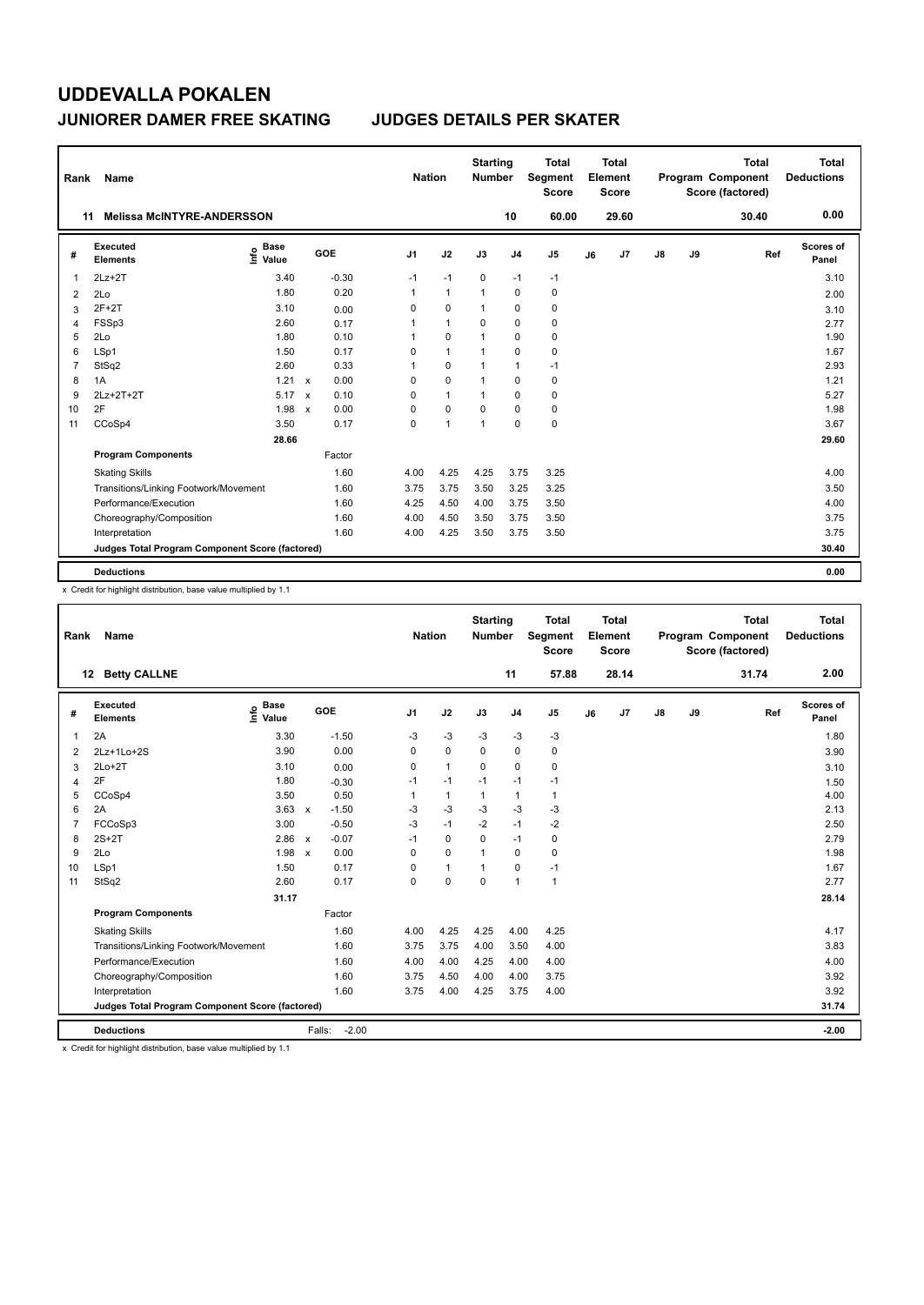| Rank           | Name                                            |                              |              |         |                | <b>Nation</b> |                | <b>Starting</b><br><b>Number</b> |                | Total<br>Segment<br><b>Score</b> |    | <b>Total</b><br>Element<br><b>Score</b> |               |    | <b>Total</b><br>Program Component<br>Score (factored) | <b>Total</b><br><b>Deductions</b> |
|----------------|-------------------------------------------------|------------------------------|--------------|---------|----------------|---------------|----------------|----------------------------------|----------------|----------------------------------|----|-----------------------------------------|---------------|----|-------------------------------------------------------|-----------------------------------|
|                | <b>Matilda LARSSON</b><br>13                    |                              |              |         |                |               |                |                                  | 5              | 57.18                            |    | 28.78                                   |               |    | 28.40                                                 | 0.00                              |
| #              | Executed<br><b>Elements</b>                     | <b>Base</b><br>١nfo<br>Value |              | GOE     | J <sub>1</sub> |               | J2             | J3                               | J <sub>4</sub> | J <sub>5</sub>                   | J6 | J7                                      | $\mathsf{J}8$ | J9 | Ref                                                   | Scores of<br>Panel                |
| 1              | $2Lz+2T$                                        | 3.40                         |              | 0.30    | 1              |               | $\mathbf{1}$   | $\mathbf{1}$                     | $\mathbf{1}$   | $-1$                             |    |                                         |               |    |                                                       | 3.70                              |
| 2              | 2F                                              | 1.80                         |              | 0.00    |                | 0             | $\overline{1}$ | $\Omega$                         | $\mathbf 0$    | 0                                |    |                                         |               |    |                                                       | 1.80                              |
| 3              | 1A                                              | 1.10                         |              | 0.00    |                | 0             | 0              | 0                                | $\pmb{0}$      | 0                                |    |                                         |               |    |                                                       | 1.10                              |
| 4              | LSp2                                            | 1.90                         |              | 0.00    |                | 0             | $\Omega$       | $\Omega$                         | $\pmb{0}$      | $-1$                             |    |                                         |               |    |                                                       | 1.90                              |
| 5              | $2F+2Lo$                                        | 3.60                         |              | $-0.10$ |                | $-1$          | 0              | 0                                | $\mathbf 0$    | $-1$                             |    |                                         |               |    |                                                       | 3.50                              |
| 6              | FSSp3                                           | 2.60                         |              | $-0.30$ |                | $-1$          | $\mathbf 0$    | $-1$                             | $-1$           | $-1$                             |    |                                         |               |    |                                                       | 2.30                              |
| $\overline{7}$ | 2F+2Lo+1T                                       | 4.40                         | $\mathsf{x}$ | $-0.30$ |                | $-2$          | $-1$           | $-1$                             | $-1$           | $-1$                             |    |                                         |               |    |                                                       | 4.10                              |
| 8              | 2S                                              | 1.43                         | $\mathbf{x}$ | 0.00    |                | 0             | $\Omega$       | $\Omega$                         | $\mathbf 0$    | 0                                |    |                                         |               |    |                                                       | 1.43                              |
| 9              | 2Lz                                             | 2.31                         | $\mathbf{x}$ | 0.20    |                | $-1$          | $\mathbf{1}$   | $\mathbf{1}$                     | $\mathbf{1}$   | 0                                |    |                                         |               |    |                                                       | 2.51                              |
| 10             | StSq2                                           | 2.60                         |              | 0.17    | 1              |               | $\mathbf 0$    | $\Omega$                         | 0              | $\mathbf{1}$                     |    |                                         |               |    |                                                       | 2.77                              |
| 11             | CCoSp4                                          | 3.50                         |              | 0.17    | $\mathbf{1}$   |               | $\overline{1}$ | $\Omega$                         | $\mathbf 0$    | $\mathbf 0$                      |    |                                         |               |    |                                                       | 3.67                              |
|                |                                                 | 28.64                        |              |         |                |               |                |                                  |                |                                  |    |                                         |               |    |                                                       | 28.78                             |
|                | <b>Program Components</b>                       |                              |              | Factor  |                |               |                |                                  |                |                                  |    |                                         |               |    |                                                       |                                   |
|                | <b>Skating Skills</b>                           |                              |              | 1.60    |                | 3.50          | 4.00           | 3.50                             | 3.75           | 3.50                             |    |                                         |               |    |                                                       | 3.58                              |
|                | Transitions/Linking Footwork/Movement           |                              |              | 1.60    |                | 3.25          | 3.25           | 3.25                             | 3.25           | 3.25                             |    |                                         |               |    |                                                       | 3.25                              |
|                | Performance/Execution                           |                              |              | 1.60    |                | 4.00          | 4.25           | 3.00                             | 3.75           | 3.50                             |    |                                         |               |    |                                                       | 3.75                              |
|                | Choreography/Composition                        |                              |              | 1.60    |                | 3.75          | 3.50           | 3.50                             | 3.50           | 3.50                             |    |                                         |               |    |                                                       | 3.50                              |
|                | Interpretation                                  |                              |              | 1.60    |                | 3.75          | 3.75           | 3.25                             | 3.50           | 3.75                             |    |                                         |               |    |                                                       | 3.67                              |
|                | Judges Total Program Component Score (factored) |                              |              |         |                |               |                |                                  |                |                                  |    |                                         |               |    |                                                       | 28.40                             |
|                | <b>Deductions</b>                               |                              |              |         |                |               |                |                                  |                |                                  |    |                                         |               |    |                                                       | 0.00                              |

x Credit for highlight distribution, base value multiplied by 1.1

| Rank           | <b>Name</b>                                     |    |                                  |            |         | <b>Nation</b>  |                | <b>Starting</b><br><b>Number</b> |                | <b>Total</b><br>Segment<br><b>Score</b> |    | <b>Total</b><br>Element<br><b>Score</b> |               |    | <b>Total</b><br>Program Component<br>Score (factored) |     | <b>Total</b><br><b>Deductions</b> |
|----------------|-------------------------------------------------|----|----------------------------------|------------|---------|----------------|----------------|----------------------------------|----------------|-----------------------------------------|----|-----------------------------------------|---------------|----|-------------------------------------------------------|-----|-----------------------------------|
|                | <b>Vilma LEJONBERG</b><br>14                    |    |                                  |            |         |                |                |                                  | 13             | 56.93                                   |    | 26.00                                   |               |    | 30.93                                                 |     | 0.00                              |
| #              | Executed<br><b>Elements</b>                     |    | <b>Base</b><br>o Base<br>⊆ Value | <b>GOE</b> |         | J <sub>1</sub> | J2             | J3                               | J <sub>4</sub> | J5                                      | J6 | J7                                      | $\mathsf{J}8$ | J9 |                                                       | Ref | Scores of<br>Panel                |
| 1              | 2F+2T+2T                                        |    | 4.40                             |            | $-0.60$ | $-2$           | $-2$           | $-2$                             | $-2$           | $-2$                                    |    |                                         |               |    |                                                       |     | 3.80                              |
| 2              | 2A<<                                            | << | 1.10                             |            | $-0.60$ | $-3$           | $-3$           | $-3$                             | $-3$           | $-3$                                    |    |                                         |               |    |                                                       |     | 0.50                              |
| 3              | 2Lo                                             |    | 1.80                             |            | 0.00    | 1              | $\mathbf 0$    | $\Omega$                         | 0              | 0                                       |    |                                         |               |    |                                                       |     | 1.80                              |
| $\overline{4}$ | $2Lz+1T$                                        |    | 2.50                             |            | 0.00    | 0              | 0              | 0                                | 0              | 0                                       |    |                                         |               |    |                                                       |     | 2.50                              |
| 5              | FSSp3                                           |    | 2.60                             |            | 0.17    | $\Omega$       | $\mathbf{1}$   |                                  | 0              | 0                                       |    |                                         |               |    |                                                       |     | 2.77                              |
| 6              | 2Lo                                             |    | 1.80                             |            | 0.10    | $\Omega$       | $\mathbf{1}$   |                                  | 0              | 0                                       |    |                                         |               |    |                                                       |     | 1.90                              |
| 7              | $2F+1T$                                         |    | 2.42 x                           |            | 0.00    | $\Omega$       | $\Omega$       | $\Omega$                         | 0              | 0                                       |    |                                         |               |    |                                                       |     | 2.42                              |
| 8              | CCoSp3                                          |    | 3.00                             |            | 0.00    | 0              | 0              | 0                                | 0              | 0                                       |    |                                         |               |    |                                                       |     | 3.00                              |
| 9              | 2Lz                                             |    | $2.31 \times$                    |            | 0.00    | 1              | $\mathbf 0$    | $\Omega$                         | 0              | 0                                       |    |                                         |               |    |                                                       |     | 2.31                              |
| 10             | LSp2                                            |    | 1.90                             |            | 0.33    | 0              | $\mathbf{1}$   | 1                                | 0              | 1                                       |    |                                         |               |    |                                                       |     | 2.23                              |
| 11             | StSq2                                           |    | 2.60                             |            | 0.17    | $\Omega$       | $\overline{1}$ | $\Omega$                         | $\mathbf{1}$   | $-1$                                    |    |                                         |               |    |                                                       |     | 2.77                              |
|                |                                                 |    | 26.43                            |            |         |                |                |                                  |                |                                         |    |                                         |               |    |                                                       |     | 26.00                             |
|                | <b>Program Components</b>                       |    |                                  |            | Factor  |                |                |                                  |                |                                         |    |                                         |               |    |                                                       |     |                                   |
|                | <b>Skating Skills</b>                           |    |                                  |            | 1.60    | 4.00           | 4.25           | 4.00                             | 4.00           | 3.50                                    |    |                                         |               |    |                                                       |     | 4.00                              |
|                | Transitions/Linking Footwork/Movement           |    |                                  |            | 1.60    | 4.00           | 4.00           | 3.75                             | 3.75           | 3.50                                    |    |                                         |               |    |                                                       |     | 3.83                              |
|                | Performance/Execution                           |    |                                  |            | 1.60    | 4.00           | 4.50           | 3.50                             | 3.75           | 3.75                                    |    |                                         |               |    |                                                       |     | 3.83                              |
|                | Choreography/Composition                        |    |                                  |            | 1.60    | 4.00           | 4.50           | 4.00                             | 4.00           | 3.50                                    |    |                                         |               |    |                                                       |     | 4.00                              |
|                | Interpretation                                  |    |                                  |            | 1.60    | 3.75           | 4.00           | 3.50                             | 3.75           | 3.50                                    |    |                                         |               |    |                                                       |     | 3.67                              |
|                | Judges Total Program Component Score (factored) |    |                                  |            |         |                |                |                                  |                |                                         |    |                                         |               |    |                                                       |     | 30.93                             |
|                | <b>Deductions</b>                               |    |                                  |            |         |                |                |                                  |                |                                         |    |                                         |               |    |                                                       |     | 0.00                              |

<< Downgraded jump x Credit for highlight distribution, base value multiplied by 1.1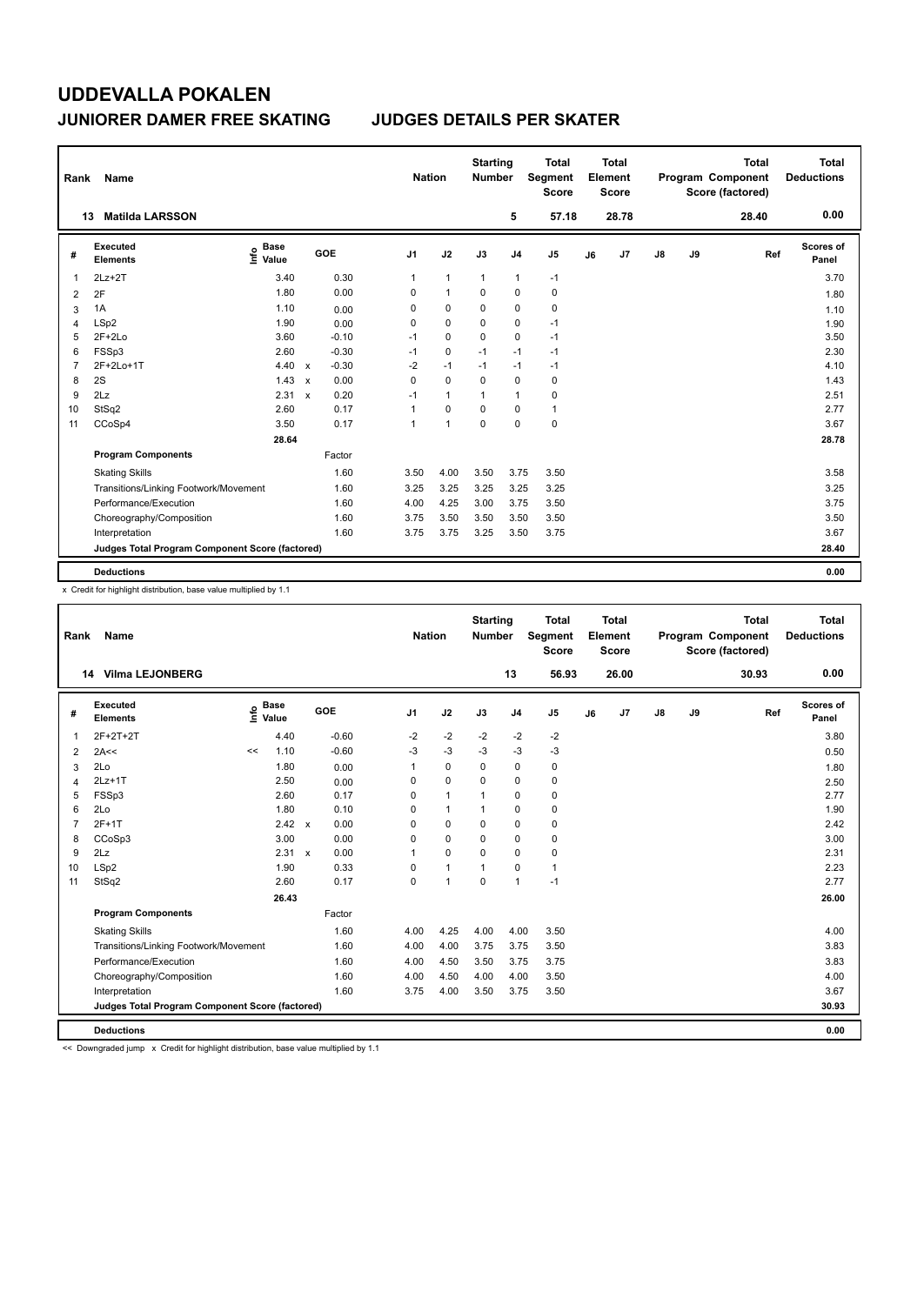| Rank           | Name                                            |          |                      |                           |         | <b>Nation</b>  |                | <b>Starting</b><br><b>Number</b> |                | <b>Total</b><br>Segment<br><b>Score</b> |    | <b>Total</b><br>Element<br><b>Score</b> |               |    | <b>Total</b><br>Program Component<br>Score (factored) | <b>Total</b><br><b>Deductions</b> |
|----------------|-------------------------------------------------|----------|----------------------|---------------------------|---------|----------------|----------------|----------------------------------|----------------|-----------------------------------------|----|-----------------------------------------|---------------|----|-------------------------------------------------------|-----------------------------------|
|                | <b>Esmeralda ANDERSSON</b><br>15                |          |                      |                           |         |                |                |                                  | 12             | 56.89                                   |    | 25.15                                   |               |    | 31.74                                                 | 0.00                              |
| #              | Executed<br><b>Elements</b>                     | lnfo     | <b>Base</b><br>Value |                           | GOE     | J <sub>1</sub> | J2             | J3                               | J <sub>4</sub> | J <sub>5</sub>                          | J6 | J7                                      | $\mathsf{J}8$ | J9 | Ref                                                   | Scores of<br>Panel                |
| 1              | 2Lz                                             |          | 2.10                 |                           | 0.10    | 0              | $\mathbf{1}$   | 0                                | $\mathbf 0$    | $\mathbf{1}$                            |    |                                         |               |    |                                                       | 2.20                              |
| $\overline{2}$ | 2A<                                             | $\hat{}$ | 2.30                 |                           | $-1.50$ | $-3$           | $-3$           | $-3$                             | $-3$           | $-3$                                    |    |                                         |               |    |                                                       | 0.80                              |
| 3              | FSSp3                                           |          | 2.60                 |                           | 0.33    | 0              | $\mathbf{1}$   | $\Omega$                         | $\mathbf{1}$   | $\overline{2}$                          |    |                                         |               |    |                                                       | 2.93                              |
| 4              | $2F+2T$                                         |          | 3.10                 |                           | 0.30    | 1              | $\overline{1}$ | $\overline{1}$                   | $\mathbf{1}$   | $\mathbf 0$                             |    |                                         |               |    |                                                       | 3.40                              |
| 5              | 2Lo                                             |          | 1.98                 | $\mathsf{x}$              | 0.20    |                | $\overline{1}$ | $\overline{1}$                   | $\mathbf 0$    | $\mathbf 0$                             |    |                                         |               |    |                                                       | 2.18                              |
| 6              | LSp2                                            |          | 1.90                 |                           | 0.67    | $\overline{2}$ | $\overline{2}$ | $\Omega$                         | $\mathbf{1}$   | $\mathbf{1}$                            |    |                                         |               |    |                                                       | 2.57                              |
| $\overline{7}$ | 2Lz+1T+1T                                       |          | 3.19                 | $\boldsymbol{\mathsf{x}}$ | 0.00    | 0              | $\mathbf 0$    | $\mathbf 0$                      | $\mathbf 0$    | 0                                       |    |                                         |               |    |                                                       | 3.19                              |
| 8              | StSq1                                           |          | 1.80                 |                           | $-0.10$ | 0              | $\Omega$       | $\overline{1}$                   | $-1$           | $-1$                                    |    |                                         |               |    |                                                       | 1.70                              |
| 9              | 2F                                              |          | 1.98                 | $\mathsf{x}$              | 0.20    | 1              | $\mathbf{1}$   | 1                                | $\mathbf 0$    | $-1$                                    |    |                                         |               |    |                                                       | 2.18                              |
| 10             | CCoSp4                                          |          | 3.50                 |                           | 0.50    | 1              | $\overline{1}$ | $\overline{1}$                   | $\Omega$       | $\mathbf{1}$                            |    |                                         |               |    |                                                       | 4.00                              |
|                |                                                 |          | 24.45                |                           |         |                |                |                                  |                |                                         |    |                                         |               |    |                                                       | 25.15                             |
|                | <b>Program Components</b>                       |          |                      |                           | Factor  |                |                |                                  |                |                                         |    |                                         |               |    |                                                       |                                   |
|                | <b>Skating Skills</b>                           |          |                      |                           | 1.60    | 4.25           | 4.75           | 3.75                             | 3.75           | 4.25                                    |    |                                         |               |    |                                                       | 4.08                              |
|                | Transitions/Linking Footwork/Movement           |          |                      |                           | 1.60    | 3.75           | 4.25           | 3.50                             | 3.50           | 4.00                                    |    |                                         |               |    |                                                       | 3.75                              |
|                | Performance/Execution                           |          |                      |                           | 1.60    | 4.00           | 4.50           | 3.25                             | 4.00           | 4.50                                    |    |                                         |               |    |                                                       | 4.17                              |
|                | Choreography/Composition                        |          |                      |                           | 1.60    | 3.75           | 4.50           | 3.50                             | 3.75           | 4.25                                    |    |                                         |               |    |                                                       | 3.92                              |
|                | Interpretation                                  |          |                      |                           | 1.60    | 3.75           | 4.25           | 3.50                             | 3.75           | 4.25                                    |    |                                         |               |    |                                                       | 3.92                              |
|                | Judges Total Program Component Score (factored) |          |                      |                           |         |                |                |                                  |                |                                         |    |                                         |               |    |                                                       | 31.74                             |
|                | <b>Deductions</b>                               |          |                      |                           |         |                |                |                                  |                |                                         |    |                                         |               |    |                                                       | 0.00                              |

< Under-rotated jump x Credit for highlight distribution, base value multiplied by 1.1

| Rank           | Name                                            |         |                                  |              |                   | <b>Nation</b>  |                          | <b>Starting</b><br><b>Number</b> |                          | <b>Total</b><br>Segment<br><b>Score</b> |    | <b>Total</b><br>Element<br><b>Score</b> |               |    | <b>Total</b><br>Program Component<br>Score (factored) | Total<br><b>Deductions</b> |
|----------------|-------------------------------------------------|---------|----------------------------------|--------------|-------------------|----------------|--------------------------|----------------------------------|--------------------------|-----------------------------------------|----|-----------------------------------------|---------------|----|-------------------------------------------------------|----------------------------|
|                | <b>Louise JENSEN</b><br>16                      |         |                                  |              |                   |                |                          |                                  | 14                       | 55.50                                   |    | 24.97                                   |               |    | 32.53                                                 | 2.00                       |
| #              | Executed<br><b>Elements</b>                     |         | <b>Base</b><br>e Base<br>⊑ Value |              | GOE               | J <sub>1</sub> | J2                       | J3                               | J <sub>4</sub>           | J5                                      | J6 | J7                                      | $\mathsf{J}8$ | J9 | Ref                                                   | Scores of<br>Panel         |
| $\mathbf{1}$   | $2A+2T$                                         |         | 4.60                             |              | 0.50              | 1              | $\mathbf{1}$             | $\mathbf{1}$                     | $\mathbf{1}$             | $\mathbf{1}$                            |    |                                         |               |    |                                                       | 5.10                       |
| 2              | $3T+2T$                                         |         | 5.40                             |              | $-1.17$           | $-2$           | $-1$                     | $-2$                             | $-2$                     | $\mathbf 0$                             |    |                                         |               |    |                                                       | 4.23                       |
| 3              | 1Lo                                             |         | 0.50                             |              | 0.00              | 0              | $\mathbf 0$              | $\Omega$                         | $\mathbf 0$              | 0                                       |    |                                         |               |    |                                                       | 0.50                       |
| $\overline{4}$ | CCoSp4                                          |         | 3.50                             |              | $-0.10$           | 0              | $\mathbf 0$              | $-3$                             | $\mathbf 0$              | $-1$                                    |    |                                         |               |    |                                                       | 3.40                       |
| 5              | 1S                                              |         | 0.40                             |              | $-0.27$           | $-3$           | $-1$                     | $-3$                             | $-3$                     | $-2$                                    |    |                                         |               |    |                                                       | 0.13                       |
| 6              | 3T                                              |         | 4.51                             | $\mathsf{x}$ | $-2.10$           | -3             | $-3$                     | $-3$                             | $-3$                     | $-3$                                    |    |                                         |               |    |                                                       | 2.41                       |
| $\overline{7}$ | 2A<                                             | $\prec$ | 2.53                             | $\mathsf{x}$ | $-1.50$           | $-3$           | $-3$                     | $-3$                             | $-3$                     | $-3$                                    |    |                                         |               |    |                                                       | 1.03                       |
| 8              | FCSp                                            |         | 0.00                             |              | 0.00              | ٠              | $\overline{\phantom{a}}$ | $\overline{\phantom{a}}$         | $\overline{\phantom{a}}$ | $\blacksquare$                          |    |                                         |               |    |                                                       | 0.00                       |
| 9              | $2Lz+2T$                                        |         | $3.74 \times$                    |              | 0.20              | $\mathbf 0$    | $\mathbf{1}$             | $\mathbf{1}$                     | $\mathbf 0$              | $\mathbf{1}$                            |    |                                         |               |    |                                                       | 3.94                       |
| 10             | LSp1                                            |         | 1.50                             |              | $-0.20$           | $\Omega$       | $\mathbf 0$              | $-1$                             | $-1$                     | $-1$                                    |    |                                         |               |    |                                                       | 1.30                       |
| 11             | StSq2                                           |         | 2.60                             |              | 0.33              | $-1$           | $\mathbf{1}$             | $\Omega$                         | $\mathbf{1}$             | $\mathbf{1}$                            |    |                                         |               |    |                                                       | 2.93                       |
|                |                                                 |         | 29.28                            |              |                   |                |                          |                                  |                          |                                         |    |                                         |               |    |                                                       | 24.97                      |
|                | <b>Program Components</b>                       |         |                                  |              | Factor            |                |                          |                                  |                          |                                         |    |                                         |               |    |                                                       |                            |
|                | <b>Skating Skills</b>                           |         |                                  |              | 1.60              | 4.50           | 4.25                     | 4.25                             | 4.25                     | 4.75                                    |    |                                         |               |    |                                                       | 4.33                       |
|                | Transitions/Linking Footwork/Movement           |         |                                  |              | 1.60              | 4.25           | 4.00                     | 3.50                             | 3.75                     | 4.25                                    |    |                                         |               |    |                                                       | 4.00                       |
|                | Performance/Execution                           |         |                                  |              | 1.60              | 4.00           | 3.75                     | 3.50                             | 3.75                     | 4.75                                    |    |                                         |               |    |                                                       | 3.83                       |
|                | Choreography/Composition                        |         |                                  |              | 1.60              | 4.25           | 4.25                     | 3.75                             | 4.25                     | 4.50                                    |    |                                         |               |    |                                                       | 4.25                       |
|                | Interpretation                                  |         |                                  |              | 1.60              | 4.00           | 4.00                     | 3.50                             | 3.75                     | 4.50                                    |    |                                         |               |    |                                                       | 3.92                       |
|                | Judges Total Program Component Score (factored) |         |                                  |              |                   |                |                          |                                  |                          |                                         |    |                                         |               |    |                                                       | 32.53                      |
|                | <b>Deductions</b>                               |         |                                  |              | $-2.00$<br>Falls: |                |                          |                                  |                          |                                         |    |                                         |               |    |                                                       | $-2.00$                    |

< Under-rotated jump x Credit for highlight distribution, base value multiplied by 1.1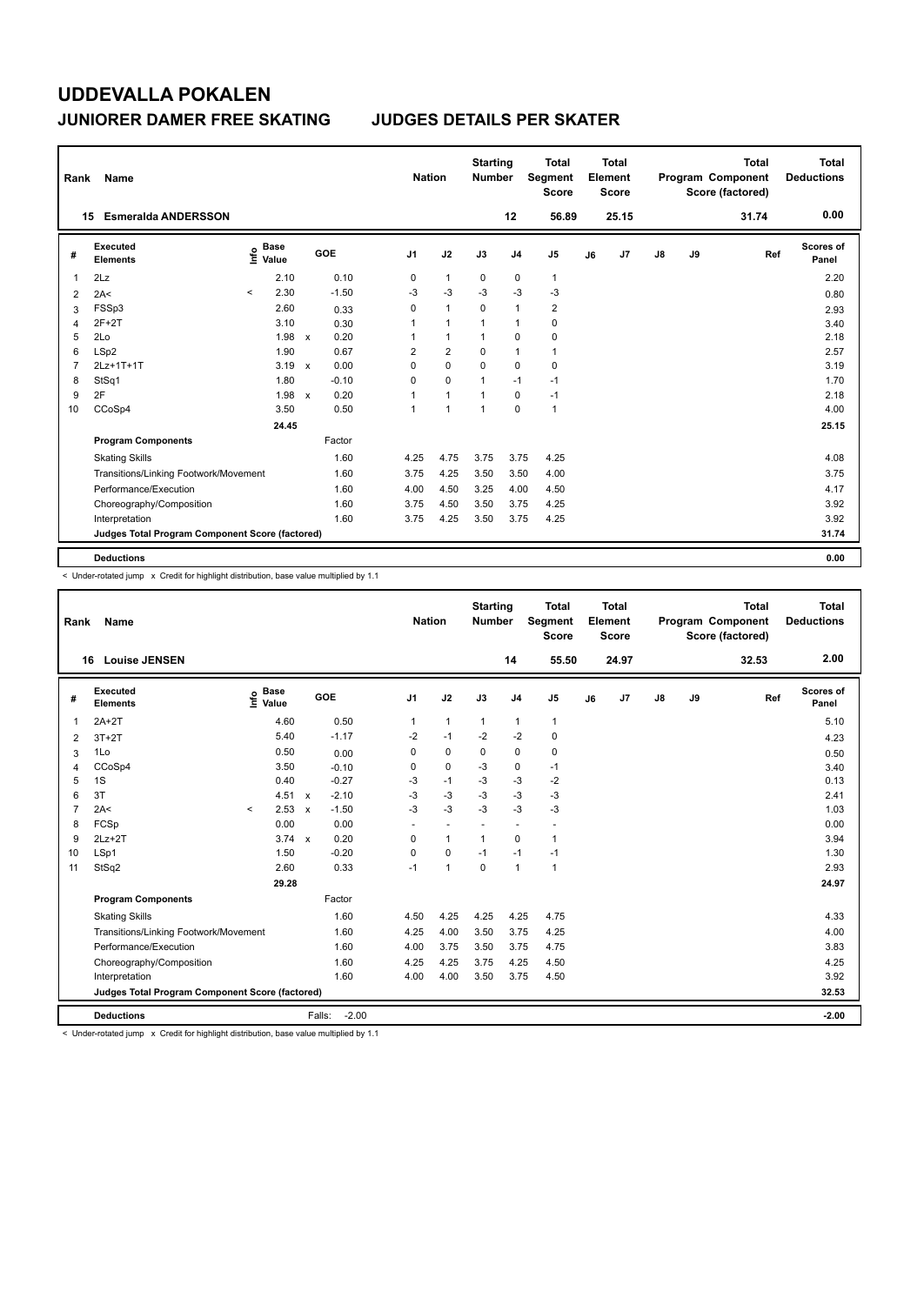| Rank           | Name                                            |                              |       |                         |                | <b>Nation</b> |              | <b>Starting</b><br><b>Number</b> |                | <b>Total</b><br>Segment<br><b>Score</b> |    | <b>Total</b><br>Element<br><b>Score</b> |               |    | <b>Total</b><br>Program Component<br>Score (factored) | <b>Total</b><br><b>Deductions</b> |
|----------------|-------------------------------------------------|------------------------------|-------|-------------------------|----------------|---------------|--------------|----------------------------------|----------------|-----------------------------------------|----|-----------------------------------------|---------------|----|-------------------------------------------------------|-----------------------------------|
|                | <b>Nina LJUNGBERG</b><br>17                     |                              |       |                         |                |               |              |                                  | 4              | 54.97                                   |    | 24.76                                   |               |    | 31.21                                                 | 1.00                              |
| #              | Executed<br><b>Elements</b>                     | <b>Base</b><br>١nf٥<br>Value |       | GOE                     | J <sub>1</sub> |               | J2           | J3                               | J <sub>4</sub> | J <sub>5</sub>                          | J6 | J <sub>7</sub>                          | $\mathsf{J}8$ | J9 | Ref                                                   | Scores of<br>Panel                |
| 1              | $2F+2T$                                         |                              | 3.10  | 0.00                    |                | 0             | $\mathbf 0$  | $\mathbf{1}$                     | $\pmb{0}$      | $-1$                                    |    |                                         |               |    |                                                       | 3.10                              |
| 2              | 1A                                              |                              | 1.10  | 0.00                    | 1              |               | $\Omega$     | $\Omega$                         | $\mathbf 0$    | $\pmb{0}$                               |    |                                         |               |    |                                                       | 1.10                              |
| 3              | $2Lz+2T$                                        |                              | 3.40  | $-0.10$                 |                | 0             | $-1$         | 0                                | $\mathbf 0$    | $-1$                                    |    |                                         |               |    |                                                       | 3.30                              |
| 4              | LSp2                                            |                              | 1.90  | 0.33                    | 1              |               | $\mathbf{1}$ | $\mathbf 1$                      | $\pmb{0}$      | $-1$                                    |    |                                         |               |    |                                                       | 2.23                              |
| 5              | StSq2                                           |                              | 2.60  | 0.50                    |                | 1             | $\mathbf{1}$ | 1                                | $\mathbf{1}$   | $\mathbf{1}$                            |    |                                         |               |    |                                                       | 3.10                              |
| 6              | 2Lo                                             |                              | 1.98  | $-0.70$<br>$\mathsf{x}$ | $-2$           |               | $-3$         | $-3$                             | $-2$           | $-2$                                    |    |                                         |               |    |                                                       | 1.28                              |
| $\overline{7}$ | $2F+2T$                                         | e                            | 3.41  | $-0.60$<br>$\mathsf{x}$ | $-2$           |               | $-1$         | $-2$                             | $-2$           | $-2$                                    |    |                                         |               |    |                                                       | 2.81                              |
| 8              | FSSp3                                           |                              | 2.60  | 0.00                    |                | 0             | 0            | 0                                | $-1$           | 0                                       |    |                                         |               |    |                                                       | 2.60                              |
| 9              | 2Lz                                             |                              | 2.31  | $-0.90$<br>$\mathsf{x}$ | -3             |               | $-3$         | $-3$                             | $-3$           | $-3$                                    |    |                                         |               |    |                                                       | 1.41                              |
| 10             | 2S                                              |                              | 1.43  | 0.00<br>$\mathsf{x}$    |                | 0             | $\mathbf 0$  | $\Omega$                         | 0              | 0                                       |    |                                         |               |    |                                                       | 1.43                              |
| 11             | CCoSp2                                          |                              | 2.50  | $-0.10$                 |                | 0             | $-1$         | 0                                | $\mathbf 0$    | $-1$                                    |    |                                         |               |    |                                                       | 2.40                              |
|                |                                                 |                              | 26.33 |                         |                |               |              |                                  |                |                                         |    |                                         |               |    |                                                       | 24.76                             |
|                | <b>Program Components</b>                       |                              |       | Factor                  |                |               |              |                                  |                |                                         |    |                                         |               |    |                                                       |                                   |
|                | <b>Skating Skills</b>                           |                              |       | 1.60                    |                | 4.00          | 4.25         | 3.75                             | 3.75           | 4.00                                    |    |                                         |               |    |                                                       | 3.92                              |
|                | Transitions/Linking Footwork/Movement           |                              |       | 1.60                    |                | 3.25          | 3.75         | 3.75                             | 3.75           | 3.75                                    |    |                                         |               |    |                                                       | 3.75                              |
|                | Performance/Execution                           |                              |       | 1.60                    |                | 4.25          | 4.00         | 3.50                             | 3.75           | 4.25                                    |    |                                         |               |    |                                                       | 4.00                              |
|                | Choreography/Composition                        |                              |       | 1.60                    |                | 3.75          | 4.25         | 3.75                             | 4.00           | 4.00                                    |    |                                         |               |    |                                                       | 3.92                              |
|                | Interpretation                                  |                              |       | 1.60                    |                | 4.00          | 4.00         | 3.75                             | 3.75           | 4.25                                    |    |                                         |               |    |                                                       | 3.92                              |
|                | Judges Total Program Component Score (factored) |                              |       |                         |                |               |              |                                  |                |                                         |    |                                         |               |    |                                                       | 31.21                             |
|                | <b>Deductions</b>                               |                              |       | Falls:                  | $-1.00$        |               |              |                                  |                |                                         |    |                                         |               |    |                                                       | $-1.00$                           |

x Credit for highlight distribution, base value multiplied by 1.1 e Jump take off with wrong edge

| Rank           | Name                                            |    |                      |                           |                   | <b>Nation</b>  |                | <b>Starting</b><br><b>Number</b> |                | Total<br>Segment<br><b>Score</b> |    | Total<br>Element<br><b>Score</b> |    |    | <b>Total</b><br>Program Component<br>Score (factored) | <b>Total</b><br><b>Deductions</b> |
|----------------|-------------------------------------------------|----|----------------------|---------------------------|-------------------|----------------|----------------|----------------------------------|----------------|----------------------------------|----|----------------------------------|----|----|-------------------------------------------------------|-----------------------------------|
| 18             | Johanna FORSBERG                                |    |                      |                           |                   |                |                |                                  | 9              | 54.38                            |    | 26.31                            |    |    | 29.07                                                 | 1.00                              |
| #              | Executed<br><b>Elements</b>                     | ۴٥ | <b>Base</b><br>Value |                           | GOE               | J <sub>1</sub> | J2             | J3                               | J <sub>4</sub> | J5                               | J6 | J7                               | J8 | J9 | Ref                                                   | Scores of<br>Panel                |
| 1              | FCCoSp1                                         |    | 2.00                 |                           | 0.00              | $\mathbf 0$    | $\mathbf 0$    | $\mathbf 0$                      | $\mathbf 0$    | $\mathbf 0$                      |    |                                  |    |    |                                                       | 2.00                              |
| $\overline{2}$ | 2Lo+2Lo                                         |    | 3.60                 |                           | 0.00              | 0              | $\mathbf 0$    | $\mathbf 0$                      | 0              | 0                                |    |                                  |    |    |                                                       | 3.60                              |
| 3              | 2F+1Lo+2Lo                                      | e  | 4.10                 |                           | $-0.90$           | $-3$           | $-3$           | -3                               | $-3$           | $-3$                             |    |                                  |    |    |                                                       | 3.20                              |
| 4              | LSp1                                            |    | 1.50                 |                           | 0.17              | 0              | $\mathbf{1}$   | 1                                | $\mathbf 0$    | $\mathbf 0$                      |    |                                  |    |    |                                                       | 1.67                              |
| 5              | StSq2                                           |    | 2.60                 |                           | 0.00              | 0              | $\overline{1}$ | $\Omega$                         | $\mathbf 0$    | $\mathbf 0$                      |    |                                  |    |    |                                                       | 2.60                              |
| 6              | 1A                                              |    | 1.21                 | $\boldsymbol{\mathsf{x}}$ | 0.00              | 0              | $\mathbf 0$    | $\mathbf 0$                      | $\Omega$       | 0                                |    |                                  |    |    |                                                       | 1.21                              |
| 7              | 2Lz                                             |    | 2.31                 | $\mathsf{x}$              | $-0.30$           | $-1$           | $-1$           | $-1$                             | $-1$           | $-1$                             |    |                                  |    |    |                                                       | 2.01                              |
| 8              | CCoSp4                                          |    | 3.50                 |                           | 0.00              | 0              | $\mathbf{1}$   | $\mathbf 0$                      | $\mathbf 0$    | $-1$                             |    |                                  |    |    |                                                       | 3.50                              |
| 9              | 2Lo                                             |    | 1.98                 | $\mathbf{x}$              | 0.00              | 0              | $-1$           | $\Omega$                         | $\Omega$       | $\mathbf 0$                      |    |                                  |    |    |                                                       | 1.98                              |
| 10             | 2Lz                                             |    | 2.31                 | $\mathsf{x}$              | 0.20              | 1              | $\mathbf{1}$   | 1                                | $\mathbf 0$    | 0                                |    |                                  |    |    |                                                       | 2.51                              |
| 11             | $1F+2Lo$                                        | e  | 2.53                 | $\boldsymbol{\mathsf{x}}$ | $-0.50$           | $-2$           | $-2$           | $-1$                             | $-2$           | $-1$                             |    |                                  |    |    |                                                       | 2.03                              |
|                |                                                 |    | 27.64                |                           |                   |                |                |                                  |                |                                  |    |                                  |    |    |                                                       | 26.31                             |
|                | <b>Program Components</b>                       |    |                      |                           | Factor            |                |                |                                  |                |                                  |    |                                  |    |    |                                                       |                                   |
|                | <b>Skating Skills</b>                           |    |                      |                           | 1.60              | 3.75           | 4.00           | 3.75                             | 3.75           | 3.75                             |    |                                  |    |    |                                                       | 3.75                              |
|                | Transitions/Linking Footwork/Movement           |    |                      |                           | 1.60              | 3.25           | 3.50           | 3.00                             | 3.00           | 3.50                             |    |                                  |    |    |                                                       | 3.25                              |
|                | Performance/Execution                           |    |                      |                           | 1.60              | 4.00           | 3.75           | 3.50                             | 3.75           | 3.75                             |    |                                  |    |    |                                                       | 3.75                              |
|                | Choreography/Composition                        |    |                      |                           | 1.60              | 3.75           | 4.25           | 3.00                             | 3.50           | 3.75                             |    |                                  |    |    |                                                       | 3.67                              |
|                | Interpretation                                  |    |                      |                           | 1.60              | 3.75           | 4.00           | 3.25                             | 3.50           | 4.25                             |    |                                  |    |    |                                                       | 3.75                              |
|                | Judges Total Program Component Score (factored) |    |                      |                           |                   |                |                |                                  |                |                                  |    |                                  |    |    |                                                       | 29.07                             |
|                | <b>Deductions</b>                               |    |                      |                           | $-1.00$<br>Falls: |                |                |                                  |                |                                  |    |                                  |    |    |                                                       | $-1.00$                           |

x Credit for highlight distribution, base value multiplied by 1.1 e Jump take off with wrong edge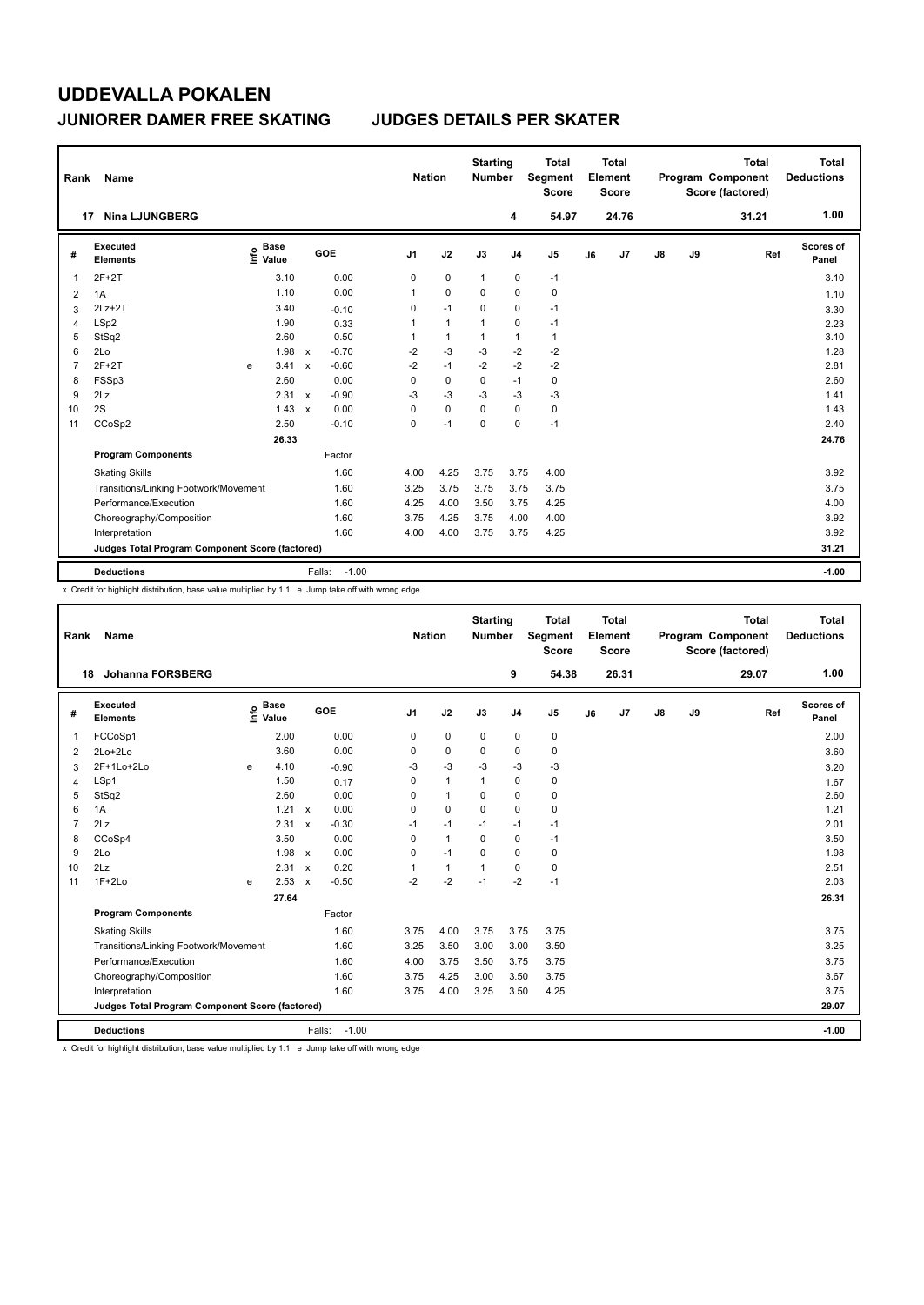| Rank           | Name                                            |          |                      |              |         | <b>Nation</b>  |                | <b>Starting</b><br><b>Number</b> |                | <b>Total</b><br>Segment<br><b>Score</b> |    | <b>Total</b><br>Element<br><b>Score</b> |               |    | <b>Total</b><br>Program Component<br>Score (factored) | <b>Total</b><br><b>Deductions</b> |
|----------------|-------------------------------------------------|----------|----------------------|--------------|---------|----------------|----------------|----------------------------------|----------------|-----------------------------------------|----|-----------------------------------------|---------------|----|-------------------------------------------------------|-----------------------------------|
|                | <b>Nikolina BOLVEDE</b><br>19                   |          |                      |              |         |                |                |                                  | 6              | 54.28                                   |    | 26.14                                   |               |    | 28.14                                                 | 0.00                              |
| #              | Executed<br><b>Elements</b>                     | ١nf٥     | <b>Base</b><br>Value |              | GOE     | J <sub>1</sub> | J2             | J3                               | J <sub>4</sub> | J <sub>5</sub>                          | J6 | J <sub>7</sub>                          | $\mathsf{J}8$ | J9 | Ref                                                   | Scores of<br>Panel                |
| 1              | 2Lz                                             |          | 2.10                 |              | 0.00    | 0              | $\mathbf 0$    | $\mathbf 0$                      | $\mathbf 0$    | $\pmb{0}$                               |    |                                         |               |    |                                                       | 2.10                              |
| 2              | $2S+2Lo<$                                       | $\hat{}$ | 2.60                 |              | $-0.40$ | $-2$           | $-2$           | $-1$                             | $-2$           | $-2$                                    |    |                                         |               |    |                                                       | 2.20                              |
| 3              | CSp3                                            |          | 2.30                 |              | 0.50    | $\overline{2}$ | $\mathbf{1}$   | $\mathbf{1}$                     | 0              | $\mathbf{1}$                            |    |                                         |               |    |                                                       | 2.80                              |
| 4              | StSq3                                           |          | 3.30                 |              | 0.00    | 0              | $\mathbf 0$    | $\Omega$                         | $\mathbf 0$    | $\pmb{0}$                               |    |                                         |               |    |                                                       | 3.30                              |
| 5              | 2F                                              |          | 1.80                 |              | 0.20    | 1              | $\mathbf{1}$   | $\mathbf{1}$                     | 0              | 0                                       |    |                                         |               |    |                                                       | 2.00                              |
| 6              | $2F+Lo+2S$                                      |          | 3.41                 | $\mathsf{x}$ | $-0.30$ | $-1$           | $\mathbf 0$    | $-1$                             | $-2$           | $-1$                                    |    |                                         |               |    |                                                       | 3.11                              |
| $\overline{7}$ | 1A                                              |          | 1.21                 | $\mathbf x$  | $-0.20$ | $-1$           | $-1$           | $\Omega$                         | $-1$           | $-1$                                    |    |                                         |               |    |                                                       | 1.01                              |
| 8              | FSSp2                                           |          | 2.30                 |              | $-0.30$ | 0              | $-1$           | $-1$                             | $-1$           | $-1$                                    |    |                                         |               |    |                                                       | 2.00                              |
| 9              | 2Lz                                             |          | 2.31                 | $\mathsf{x}$ | 0.00    | 0              | 0              | 0                                | 0              | 0                                       |    |                                         |               |    |                                                       | 2.31                              |
| 10             | 2F                                              |          | 1.98                 | $\mathbf x$  | 0.00    | 0              | $\mathbf 0$    | 0                                | $\Omega$       | 0                                       |    |                                         |               |    |                                                       | 1.98                              |
| 11             | CCoSp3                                          |          | 3.00                 |              | 0.33    | 1              | $\overline{1}$ | 1                                | $\mathbf 0$    | $\pmb{0}$                               |    |                                         |               |    |                                                       | 3.33                              |
|                |                                                 |          | 26.31                |              |         |                |                |                                  |                |                                         |    |                                         |               |    |                                                       | 26.14                             |
|                | <b>Program Components</b>                       |          |                      |              | Factor  |                |                |                                  |                |                                         |    |                                         |               |    |                                                       |                                   |
|                | <b>Skating Skills</b>                           |          |                      |              | 1.60    | 3.75           | 3.75           | 3.50                             | 3.75           | 3.50                                    |    |                                         |               |    |                                                       | 3.67                              |
|                | Transitions/Linking Footwork/Movement           |          |                      |              | 1.60    | 3.25           | 3.25           | 3.25                             | 3.00           | 3.25                                    |    |                                         |               |    |                                                       | 3.25                              |
|                | Performance/Execution                           |          |                      |              | 1.60    | 4.00           | 3.50           | 3.75                             | 3.50           | 3.75                                    |    |                                         |               |    |                                                       | 3.67                              |
|                | Choreography/Composition                        |          |                      |              | 1.60    | 3.50           | 3.50           | 3.50                             | 3.50           | 3.50                                    |    |                                         |               |    |                                                       | 3.50                              |
|                | Interpretation                                  |          |                      |              | 1.60    | 3.50           | 3.50           | 3.25                             | 3.50           | 3.50                                    |    |                                         |               |    |                                                       | 3.50                              |
|                | Judges Total Program Component Score (factored) |          |                      |              |         |                |                |                                  |                |                                         |    |                                         |               |    |                                                       | 28.14                             |
|                | <b>Deductions</b>                               |          |                      |              |         |                |                |                                  |                |                                         |    |                                         |               |    |                                                       | 0.00                              |

< Under-rotated jump x Credit for highlight distribution, base value multiplied by 1.1

| Rank           | Name                                            |         |                      |              |                   | <b>Nation</b>  |              | <b>Starting</b><br><b>Number</b> |                | <b>Total</b><br>Segment<br><b>Score</b> |    | <b>Total</b><br>Element<br><b>Score</b> |    |    | <b>Total</b><br>Program Component<br>Score (factored) |     | <b>Total</b><br><b>Deductions</b> |
|----------------|-------------------------------------------------|---------|----------------------|--------------|-------------------|----------------|--------------|----------------------------------|----------------|-----------------------------------------|----|-----------------------------------------|----|----|-------------------------------------------------------|-----|-----------------------------------|
| 20             | <b>Linnea BOHWALLI</b>                          |         |                      |              |                   |                |              |                                  | 16             | 53.89                                   |    | 25.96                                   |    |    | 30.93                                                 |     | 3.00                              |
| #              | Executed<br><b>Elements</b>                     | ١nfo    | <b>Base</b><br>Value |              | GOE               | J <sub>1</sub> | J2           | J3                               | J <sub>4</sub> | J5                                      | J6 | J7                                      | J8 | J9 |                                                       | Ref | Scores of<br>Panel                |
| 1              | 2Lz                                             |         | 2.10                 |              | 0.40              | 2              | $\mathbf{1}$ | 2                                | $\mathbf{1}$   | $\mathbf{1}$                            |    |                                         |    |    |                                                       |     | 2.50                              |
| 2              | 2A<                                             | $\prec$ | 2.30                 |              | $-1.50$           | $-3$           | $-3$         | $-3$                             | $-3$           | $-3$                                    |    |                                         |    |    |                                                       |     | 0.80                              |
| 3              | CCoSp4                                          |         | 3.50                 |              | 0.17              | 0              | $\mathbf{1}$ | 1                                | 0              | 0                                       |    |                                         |    |    |                                                       |     | 3.67                              |
| 4              | 2A                                              |         | 3.30                 |              | $-1.50$           | -3             | $-3$         | $-3$                             | $-3$           | $-3$                                    |    |                                         |    |    |                                                       |     | 1.80                              |
| 5              | $2F+2T$                                         |         | 3.10                 |              | 0.00              | $\Omega$       | $\mathbf 0$  | 1                                | $\mathbf 0$    | 0                                       |    |                                         |    |    |                                                       |     | 3.10                              |
| 6              | 2F+1Lo+2T<                                      | e       | $3.52 \times$        |              | $-0.90$           | -3             | $-3$         | $-3$                             | $-3$           | $-3$                                    |    |                                         |    |    |                                                       |     | 2.62                              |
| $\overline{7}$ | 2Lo                                             |         | 1.98                 | $\mathsf{x}$ | 0.00              | $\Omega$       | $\Omega$     | 0                                | $\Omega$       | 0                                       |    |                                         |    |    |                                                       |     | 1.98                              |
| 8              | LSp3                                            |         | 2.40                 |              | 0.17              | 0              | $\mathbf{1}$ |                                  | 0              | 0                                       |    |                                         |    |    |                                                       |     | 2.57                              |
| 9              | StSq2                                           |         | 2.60                 |              | 0.00              | 1              | $\Omega$     | $\Omega$                         | $\Omega$       | 0                                       |    |                                         |    |    |                                                       |     | 2.60                              |
| 10             | $1Lz + 2T$                                      |         | $2.09 \times$        |              | $-0.27$           | $-2$           | $-1$         | $-2$                             | $-1$           | $-1$                                    |    |                                         |    |    |                                                       |     | 1.82                              |
| 11             | FSSp3                                           |         | 2.60                 |              | $-0.10$           | $\Omega$       | $-1$         | $\Omega$                         | $-1$           | 0                                       |    |                                         |    |    |                                                       |     | 2.50                              |
|                |                                                 |         | 29.49                |              |                   |                |              |                                  |                |                                         |    |                                         |    |    |                                                       |     | 25.96                             |
|                | <b>Program Components</b>                       |         |                      |              | Factor            |                |              |                                  |                |                                         |    |                                         |    |    |                                                       |     |                                   |
|                | <b>Skating Skills</b>                           |         |                      |              | 1.60              | 4.50           | 4.00         | 4.25                             | 4.00           | 4.00                                    |    |                                         |    |    |                                                       |     | 4.08                              |
|                | Transitions/Linking Footwork/Movement           |         |                      |              | 1.60              | 3.75           | 3.75         | 3.50                             | 3.75           | 3.50                                    |    |                                         |    |    |                                                       |     | 3.67                              |
|                | Performance/Execution                           |         |                      |              | 1.60              | 4.00           | 4.00         | 4.00                             | 3.75           | 4.25                                    |    |                                         |    |    |                                                       |     | 4.00                              |
|                | Choreography/Composition                        |         |                      |              | 1.60              | 4.00           | 3.75         | 3.50                             | 3.75           | 4.25                                    |    |                                         |    |    |                                                       |     | 3.83                              |
|                | Interpretation                                  |         |                      |              | 1.60              | 4.00           | 3.50         | 3.50                             | 3.75           | 4.00                                    |    |                                         |    |    |                                                       |     | 3.75                              |
|                | Judges Total Program Component Score (factored) |         |                      |              |                   |                |              |                                  |                |                                         |    |                                         |    |    |                                                       |     | 30.93                             |
|                | <b>Deductions</b>                               |         |                      |              | $-3.00$<br>Falls: |                |              |                                  |                |                                         |    |                                         |    |    |                                                       |     | $-3.00$                           |

< Under-rotated jump x Credit for highlight distribution, base value multiplied by 1.1 e Jump take off with wrong edge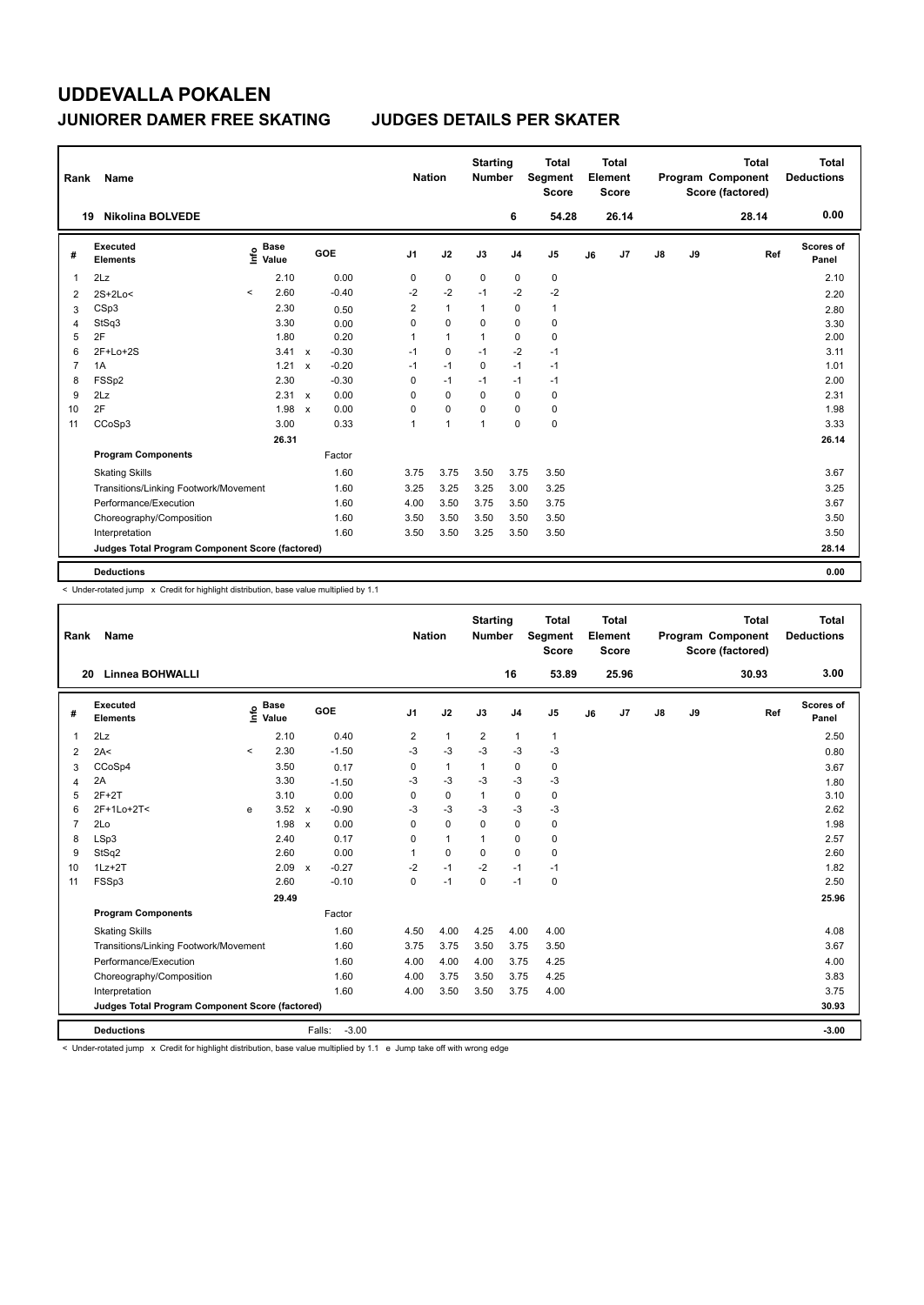| Rank           | Name                                            |                            |                                      | <b>Nation</b>  |             | <b>Starting</b><br>Number |                | <b>Total</b><br>Segment<br><b>Score</b> |    | <b>Total</b><br>Element<br><b>Score</b> |               |    | <b>Total</b><br>Program Component<br>Score (factored) | Total<br><b>Deductions</b> |
|----------------|-------------------------------------------------|----------------------------|--------------------------------------|----------------|-------------|---------------------------|----------------|-----------------------------------------|----|-----------------------------------------|---------------|----|-------------------------------------------------------|----------------------------|
| 21             | Josefin FLOMÉN                                  |                            |                                      |                |             |                           | 19             | 51.85                                   |    | 23.19                                   |               |    | 30.66                                                 | 2.00                       |
| #              | <b>Executed</b><br><b>Elements</b>              | <b>Base</b><br>۴ê<br>Value | GOE                                  | J <sub>1</sub> | J2          | J3                        | J <sub>4</sub> | J <sub>5</sub>                          | J6 | J7                                      | $\mathsf{J}8$ | J9 | Ref                                                   | Scores of<br>Panel         |
| 1              | 2F                                              | 1.80                       | 0.10                                 | 0              | 0           | $\mathbf{1}$              | 0              | $\mathbf{1}$                            |    |                                         |               |    |                                                       | 1.90                       |
| 2              | $2Lz+2T$                                        | 3.40                       | $-0.90$                              | -3             | $-3$        | -3                        | $-3$           | $-3$                                    |    |                                         |               |    |                                                       | 2.50                       |
| 3              | 2A<                                             | 2.30<br>$\prec$            | $-1.50$                              | -3             | $-3$        | $-3$                      | $-3$           | $-3$                                    |    |                                         |               |    |                                                       | 0.80                       |
| $\overline{4}$ | 2A                                              | 3.30                       | $-1.50$                              | $-3$           | $-3$        | $-3$                      | $-3$           | $-3$                                    |    |                                         |               |    |                                                       | 1.80                       |
| 5              | CCoSp4                                          | 3.50                       | 0.00                                 | $\Omega$       | $\mathbf 0$ | 0                         | $\mathbf 0$    | $-1$                                    |    |                                         |               |    |                                                       | 3.50                       |
| 6              | 2Lo                                             | 1.98                       | 0.00<br>$\mathsf{x}$                 | $\Omega$       | $\mathbf 0$ | $\Omega$                  | $\mathbf 0$    | $\mathbf 0$                             |    |                                         |               |    |                                                       | 1.98                       |
| $\overline{7}$ | $2T+2T$                                         | 2.86                       | $-0.40$<br>$\boldsymbol{\mathsf{x}}$ | $-2$           | $-1$        | $-2$                      | $-2$           | $-2$                                    |    |                                         |               |    |                                                       | 2.46                       |
| 8              | FSSp3                                           | 2.60                       | $-0.10$                              | $-1$           | $\mathbf 0$ | $\Omega$                  | $\mathbf 0$    | $-1$                                    |    |                                         |               |    |                                                       | 2.50                       |
| 9              | StSq2                                           | 2.60                       | 0.17                                 | $\Omega$       | $\Omega$    | $\mathbf{1}$              | $\mathbf{1}$   | $\pmb{0}$                               |    |                                         |               |    |                                                       | 2.77                       |
| 10             | 2Lo                                             | 1.98                       | 0.00<br>$\mathsf{x}$                 | 0              | $\mathbf 0$ | $\Omega$                  | $\mathbf 0$    | $\pmb{0}$                               |    |                                         |               |    |                                                       | 1.98                       |
| 11             | LSpB                                            | 1.20                       | $-0.20$                              | 0              | $\mathbf 0$ | $-1$                      | $-1$           | $-2$                                    |    |                                         |               |    |                                                       | 1.00                       |
|                |                                                 | 27.52                      |                                      |                |             |                           |                |                                         |    |                                         |               |    |                                                       | 23.19                      |
|                | <b>Program Components</b>                       |                            | Factor                               |                |             |                           |                |                                         |    |                                         |               |    |                                                       |                            |
|                | <b>Skating Skills</b>                           |                            | 1.60                                 | 4.00           | 4.00        | 4.25                      | 3.75           | 4.50                                    |    |                                         |               |    |                                                       | 4.08                       |
|                | Transitions/Linking Footwork/Movement           |                            | 1.60                                 | 3.50           | 3.50        | 3.50                      | 3.75           | 4.00                                    |    |                                         |               |    |                                                       | 3.58                       |
|                | Performance/Execution                           |                            | 1.60                                 | 4.00           | 3.75        | 4.00                      | 3.75           | 4.25                                    |    |                                         |               |    |                                                       | 3.92                       |
|                | Choreography/Composition                        |                            | 1.60                                 | 3.75           | 4.00        | 3.50                      | 3.75           | 4.00                                    |    |                                         |               |    |                                                       | 3.83                       |
|                | Interpretation                                  |                            | 1.60                                 | 3.75           | 3.75        | 3.75                      | 3.50           | 4.25                                    |    |                                         |               |    |                                                       | 3.75                       |
|                | Judges Total Program Component Score (factored) |                            |                                      |                |             |                           |                |                                         |    |                                         |               |    |                                                       | 30.66                      |
|                | <b>Deductions</b>                               |                            | $-2.00$<br>Falls:                    |                |             |                           |                |                                         |    |                                         |               |    |                                                       | $-2.00$                    |

< Under-rotated jump x Credit for highlight distribution, base value multiplied by 1.1

| Rank           | Name                                            |                                           |       |                                      | <b>Nation</b>            |                | <b>Starting</b><br><b>Number</b> |                | <b>Total</b><br>Segment<br><b>Score</b> |    | Total<br>Element<br><b>Score</b> |               |    | <b>Total</b><br>Program Component<br>Score (factored) | <b>Total</b><br><b>Deductions</b> |
|----------------|-------------------------------------------------|-------------------------------------------|-------|--------------------------------------|--------------------------|----------------|----------------------------------|----------------|-----------------------------------------|----|----------------------------------|---------------|----|-------------------------------------------------------|-----------------------------------|
| 22             | <b>Clara ZARING</b>                             |                                           |       |                                      |                          |                |                                  | 18             | 51.44                                   |    | 21.37                            |               |    | 31.07                                                 | 1.00                              |
| #              | Executed<br><b>Elements</b>                     | $\frac{e}{E}$ Base<br>$\frac{E}{E}$ Value | Value | GOE                                  | J <sub>1</sub>           | J2             | J3                               | J <sub>4</sub> | J <sub>5</sub>                          | J6 | J <sub>7</sub>                   | $\mathsf{J}8$ | J9 | Ref                                                   | <b>Scores of</b><br>Panel         |
| 1              | 1A                                              |                                           | 1.10  | 0.00                                 | 0                        | $\mathbf{1}$   | 0                                | 0              | 0                                       |    |                                  |               |    |                                                       | 1.10                              |
| $\overline{2}$ | 3Lo<<                                           | <<                                        | 1.80  | $-0.90$                              | -3                       | $-3$           | $-3$                             | $-3$           | $-3$                                    |    |                                  |               |    |                                                       | 0.90                              |
| 3              | 2F+1T+1T                                        |                                           | 2.60  | $-0.10$                              | $-1$                     | $\mathbf 0$    | $\mathbf 0$                      | $-1$           | 0                                       |    |                                  |               |    |                                                       | 2.50                              |
| 4              | FSSp                                            |                                           | 0.00  | 0.00                                 | $\overline{\phantom{a}}$ | $\overline{a}$ | $\overline{\phantom{a}}$         | $\overline{a}$ | $\overline{a}$                          |    |                                  |               |    |                                                       | 0.00                              |
| 5              | $1A+2T$                                         |                                           | 2.40  | 0.00                                 | $\Omega$                 | $\Omega$       | $\Omega$                         | $\Omega$       | 0                                       |    |                                  |               |    |                                                       | 2.40                              |
| 6              | LSp2                                            |                                           | 1.90  | 0.50                                 | 1                        | $\mathbf{1}$   | 1                                | $\Omega$       | 1                                       |    |                                  |               |    |                                                       | 2.40                              |
| 7              | $1$ Lo $+2$ T                                   |                                           | 1.98  | $-0.07$<br>$\boldsymbol{\mathsf{x}}$ | $-1$                     | $\mathbf 0$    | $-1$                             | 0              | 0                                       |    |                                  |               |    |                                                       | 1.91                              |
| 8              | 2F                                              |                                           | 1.98  | 0.10<br>$\mathbf{x}$                 | $\Omega$                 | $\mathbf{1}$   | 1                                | 0              | 0                                       |    |                                  |               |    |                                                       | 2.08                              |
| 9              | 2F                                              |                                           | 1.98  | 0.00<br>$\boldsymbol{\mathsf{x}}$    | $\Omega$                 | $\Omega$       | $\Omega$                         | $\Omega$       | 0                                       |    |                                  |               |    |                                                       | 1.98                              |
| 10             | StSq2                                           |                                           | 2.60  | 0.00                                 | 1                        | 0              | 0                                | 0              | 0                                       |    |                                  |               |    |                                                       | 2.60                              |
| 11             | CCoSp4                                          |                                           | 3.50  | 0.00                                 | $\mathbf 0$              | $\mathbf{1}$   | $\mathbf 0$                      | 0              | 0                                       |    |                                  |               |    |                                                       | 3.50                              |
|                |                                                 |                                           | 21.84 |                                      |                          |                |                                  |                |                                         |    |                                  |               |    |                                                       | 21.37                             |
|                | <b>Program Components</b>                       |                                           |       | Factor                               |                          |                |                                  |                |                                         |    |                                  |               |    |                                                       |                                   |
|                | <b>Skating Skills</b>                           |                                           |       | 1.60                                 | 4.25                     | 4.25           | 3.75                             | 4.00           | 4.25                                    |    |                                  |               |    |                                                       | 4.17                              |
|                | Transitions/Linking Footwork/Movement           |                                           |       | 1.60                                 | 3.75                     | 3.50           | 3.50                             | 3.75           | 3.75                                    |    |                                  |               |    |                                                       | 3.67                              |
|                | Performance/Execution                           |                                           |       | 1.60                                 | 4.00                     | 3.75           | 3.50                             | 3.75           | 4.25                                    |    |                                  |               |    |                                                       | 3.83                              |
|                | Choreography/Composition                        |                                           |       | 1.60                                 | 4.00                     | 3.75           | 3.50                             | 4.00           | 4.00                                    |    |                                  |               |    |                                                       | 3.92                              |
|                | Interpretation                                  |                                           |       | 1.60                                 | 4.00                     | 3.75           | 3.25                             | 3.75           | 4.00                                    |    |                                  |               |    |                                                       | 3.83                              |
|                | Judges Total Program Component Score (factored) |                                           |       |                                      |                          |                |                                  |                |                                         |    |                                  |               |    |                                                       | 31.07                             |
|                | <b>Deductions</b>                               |                                           |       | $-1.00$<br>Falls:                    |                          |                |                                  |                |                                         |    |                                  |               |    |                                                       | $-1.00$                           |

<< Downgraded jump x Credit for highlight distribution, base value multiplied by 1.1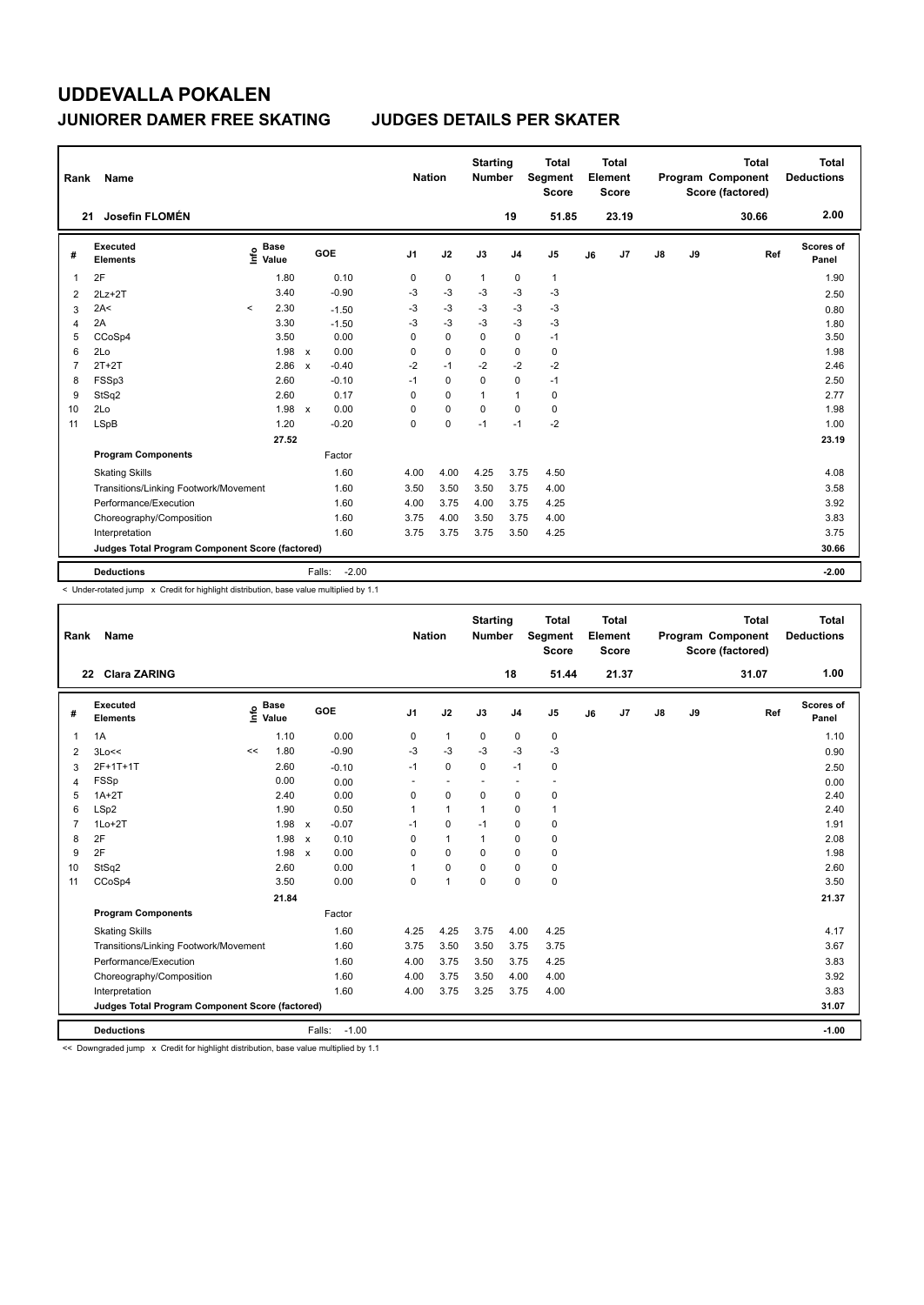| Rank           | Name                                            |                            |              |         |                | <b>Nation</b> |             | <b>Starting</b><br><b>Number</b> |                | <b>Total</b><br>Segment<br><b>Score</b> |    | <b>Total</b><br>Element<br><b>Score</b> |               |    | <b>Total</b><br>Program Component<br>Score (factored) | <b>Total</b><br><b>Deductions</b> |
|----------------|-------------------------------------------------|----------------------------|--------------|---------|----------------|---------------|-------------|----------------------------------|----------------|-----------------------------------------|----|-----------------------------------------|---------------|----|-------------------------------------------------------|-----------------------------------|
|                | <b>Therese BERG</b><br>23                       |                            |              |         |                |               |             |                                  | 8              | 51.42                                   |    | 24.08                                   |               |    | 27.34                                                 | 0.00                              |
| #              | Executed<br><b>Elements</b>                     | <b>Base</b><br>۴۵<br>Value |              | GOE     | J <sub>1</sub> |               | J2          | J3                               | J <sub>4</sub> | J <sub>5</sub>                          | J6 | J <sub>7</sub>                          | $\mathsf{J}8$ | J9 | Ref                                                   | Scores of<br>Panel                |
| 1              | $2F+1T$                                         | 2.20                       |              | 0.00    | 0              |               | $\mathbf 0$ | $\mathbf 0$                      | $\mathbf 0$    | $\pmb{0}$                               |    |                                         |               |    |                                                       | 2.20                              |
| 2              | 2Lo                                             | 1.80                       |              | 0.00    | 0              |               | $\mathbf 0$ | 1                                | 0              | $\pmb{0}$                               |    |                                         |               |    |                                                       | 1.80                              |
| 3              | 1A                                              | 1.10                       |              | 0.00    | 0              |               | $\mathbf 0$ | 0                                | $\mathbf 0$    | $\pmb{0}$                               |    |                                         |               |    |                                                       | 1.10                              |
| 4              | StSq1                                           | 1.80                       |              | 0.00    | 0              |               | $\mathbf 0$ | 0                                | $\mathbf 0$    | $\pmb{0}$                               |    |                                         |               |    |                                                       | 1.80                              |
| 5              | 2T                                              | 1.30                       |              | 0.00    | 0              |               | 0           | 0                                | 0              | 0                                       |    |                                         |               |    |                                                       | 1.30                              |
| 6              | LSp1                                            | 1.50                       |              | $-0.10$ | $-2$           |               | $\mathbf 0$ | $\mathbf{1}$                     | $-1$           | $\pmb{0}$                               |    |                                         |               |    |                                                       | 1.40                              |
| $\overline{7}$ | $2S+2T+1L0$                                     | 3.41                       | $\mathsf{x}$ | 0.00    | 0              |               | $\mathbf 0$ | 0                                | $-1$           | $\pmb{0}$                               |    |                                         |               |    |                                                       | 3.41                              |
| 8              | 2Lz                                             | 2.31                       | $\mathsf{x}$ | 0.00    | 0              |               | $\mathbf 0$ | 0                                | 0              | 0                                       |    |                                         |               |    |                                                       | 2.31                              |
| 9              | $2S+2T$                                         | 2.86                       | $\mathsf{x}$ | 0.00    | 0              |               | 0           | 0                                | 0              | 0                                       |    |                                         |               |    |                                                       | 2.86                              |
| 10             | CCoSp4                                          | 3.50                       |              | 0.00    | 0              |               | $\mathbf 0$ | 0                                | $\mathbf 0$    | $\pmb{0}$                               |    |                                         |               |    |                                                       | 3.50                              |
| 11             | FSSp3                                           | 2.60                       |              | $-0.20$ | $-1$           |               | 0           | 0                                | $-1$           | $-1$                                    |    |                                         |               |    |                                                       | 2.40                              |
|                |                                                 | 24.38                      |              |         |                |               |             |                                  |                |                                         |    |                                         |               |    |                                                       | 24.08                             |
|                | <b>Program Components</b>                       |                            |              | Factor  |                |               |             |                                  |                |                                         |    |                                         |               |    |                                                       |                                   |
|                | <b>Skating Skills</b>                           |                            |              | 1.60    | 3.00           |               | 3.25        | 4.00                             | 3.25           | 3.75                                    |    |                                         |               |    |                                                       | 3.42                              |
|                | Transitions/Linking Footwork/Movement           |                            |              | 1.60    | 2.75           |               | 3.25        | 3.25                             | 3.00           | 3.50                                    |    |                                         |               |    |                                                       | 3.17                              |
|                | Performance/Execution                           |                            |              | 1.60    | 3.25           |               | 3.50        | 3.50                             | 3.75           | 3.75                                    |    |                                         |               |    |                                                       | 3.58                              |
|                | Choreography/Composition                        |                            |              | 1.60    | 2.75           |               | 3.50        | 3.50                             | 3.50           | 3.50                                    |    |                                         |               |    |                                                       | 3.50                              |
|                | Interpretation                                  |                            |              | 1.60    | 2.75           |               | 3.50        | 3.25                             | 3.50           | 3.75                                    |    |                                         |               |    |                                                       | 3.42                              |
|                | Judges Total Program Component Score (factored) |                            |              |         |                |               |             |                                  |                |                                         |    |                                         |               |    |                                                       | 27.34                             |
|                | <b>Deductions</b>                               |                            |              |         |                |               |             |                                  |                |                                         |    |                                         |               |    |                                                       | 0.00                              |

x Credit for highlight distribution, base value multiplied by 1.1

| Rank           | Name                                            |    |                      |                           |         |                | <b>Nation</b> | <b>Starting</b><br><b>Number</b> |                | <b>Total</b><br>Segment<br><b>Score</b> |    | <b>Total</b><br>Element<br><b>Score</b> |               |    | <b>Total</b><br>Program Component<br>Score (factored) |     | <b>Total</b><br><b>Deductions</b> |
|----------------|-------------------------------------------------|----|----------------------|---------------------------|---------|----------------|---------------|----------------------------------|----------------|-----------------------------------------|----|-----------------------------------------|---------------|----|-------------------------------------------------------|-----|-----------------------------------|
|                | Isabella CHRISTENSEN<br>24                      |    |                      |                           |         |                |               |                                  | $\mathbf{2}$   | 50.69                                   |    | 26.42                                   |               |    | 24.27                                                 |     | 0.00                              |
| #              | Executed<br><b>Elements</b>                     | ۴ů | <b>Base</b><br>Value |                           | GOE     | J <sub>1</sub> | J2            | J3                               | J <sub>4</sub> | J5                                      | J6 | J7                                      | $\mathsf{J}8$ | J9 |                                                       | Ref | Scores of<br>Panel                |
| $\mathbf{1}$   | 2Lz+2Lo<+2Lo<<                                  | e  | 3.90                 |                           | $-0.90$ | $-3$           | $-3$          | $-1$                             | $-3$           | $-3$                                    |    |                                         |               |    |                                                       |     | 3.00                              |
| 2              | $2Lo+2Lo$                                       |    | 3.60                 |                           | 0.00    | 0              | $\mathbf 0$   | 0                                | 0              | 0                                       |    |                                         |               |    |                                                       |     | 3.60                              |
| 3              | 1A                                              |    | 1.10                 |                           | 0.00    | 0              | $\mathbf 0$   | $\Omega$                         | 0              | 0                                       |    |                                         |               |    |                                                       |     | 1.10                              |
| $\overline{4}$ | CCoSp4                                          |    | 3.50                 |                           | 0.00    | 0              | 0             | 0                                | 0              | 0                                       |    |                                         |               |    |                                                       |     | 3.50                              |
| 5              | 2Lz                                             | e  | 2.10                 |                           | $-0.50$ | $-2$           | $\mathbf 0$   | $-2$                             | $-1$           | $-2$                                    |    |                                         |               |    |                                                       |     | 1.60                              |
| 6              | 2Lo+2Lo                                         |    | $3.96 \times$        |                           | 0.00    | 0              | 0             | 0                                | 0              | 0                                       |    |                                         |               |    |                                                       |     | 3.96                              |
| $\overline{7}$ | 2F                                              |    | 1.98                 | $\boldsymbol{\mathsf{x}}$ | 0.00    | 0              | $\mathbf 0$   | 0                                | 0              | 0                                       |    |                                         |               |    |                                                       |     | 1.98                              |
| 8              | FSSp2                                           |    | 2.30                 |                           | $-0.30$ | $-1$           | $-1$          | 0                                | $-1$           | $-1$                                    |    |                                         |               |    |                                                       |     | 2.00                              |
| 9              | LSp1                                            |    | 1.50                 |                           | $-0.40$ | 0              | $-2$          | $-1$                             | $-1$           | $-2$                                    |    |                                         |               |    |                                                       |     | 1.10                              |
| 10             | StSq2                                           |    | 2.60                 |                           | 0.00    | 0              | $\mathbf 0$   | $-1$                             | 0              | 0                                       |    |                                         |               |    |                                                       |     | 2.60                              |
| 11             | 2Lo                                             |    | 1.98                 | $\boldsymbol{\mathsf{x}}$ | 0.00    | 0              | $\mathbf 0$   | $\mathbf 0$                      | 0              | 0                                       |    |                                         |               |    |                                                       |     | 1.98                              |
|                |                                                 |    | 28.52                |                           |         |                |               |                                  |                |                                         |    |                                         |               |    |                                                       |     | 26.42                             |
|                | <b>Program Components</b>                       |    |                      |                           | Factor  |                |               |                                  |                |                                         |    |                                         |               |    |                                                       |     |                                   |
|                | <b>Skating Skills</b>                           |    |                      |                           | 1.60    | 3.25           | 3.50          | 3.25                             | 3.25           | 3.50                                    |    |                                         |               |    |                                                       |     | 3.33                              |
|                | Transitions/Linking Footwork/Movement           |    |                      |                           | 1.60    | 2.50           | 3.25          | 2.75                             | 3.00           | 3.00                                    |    |                                         |               |    |                                                       |     | 2.92                              |
|                | Performance/Execution                           |    |                      |                           | 1.60    | 3.00           | 3.75          | 3.50                             | 3.25           | 3.50                                    |    |                                         |               |    |                                                       |     | 3.42                              |
|                | Choreography/Composition                        |    |                      |                           | 1.60    | 2.50           | 2.50          | 2.75                             | 2.25           | 2.50                                    |    |                                         |               |    |                                                       |     | 2.50                              |
|                | Interpretation                                  |    |                      |                           | 1.60    | 2.50           | 3.25          | 3.00                             | 2.75           | 3.25                                    |    |                                         |               |    |                                                       |     | 3.00                              |
|                | Judges Total Program Component Score (factored) |    |                      |                           |         |                |               |                                  |                |                                         |    |                                         |               |    |                                                       |     | 24.27                             |
|                | <b>Deductions</b>                               |    |                      |                           |         |                |               |                                  |                |                                         |    |                                         |               |    |                                                       |     | 0.00                              |

< Under-rotated jump << Downgraded jump x Credit for highlight distribution, base value multiplied by 1.1 e Jump take off with wrong edge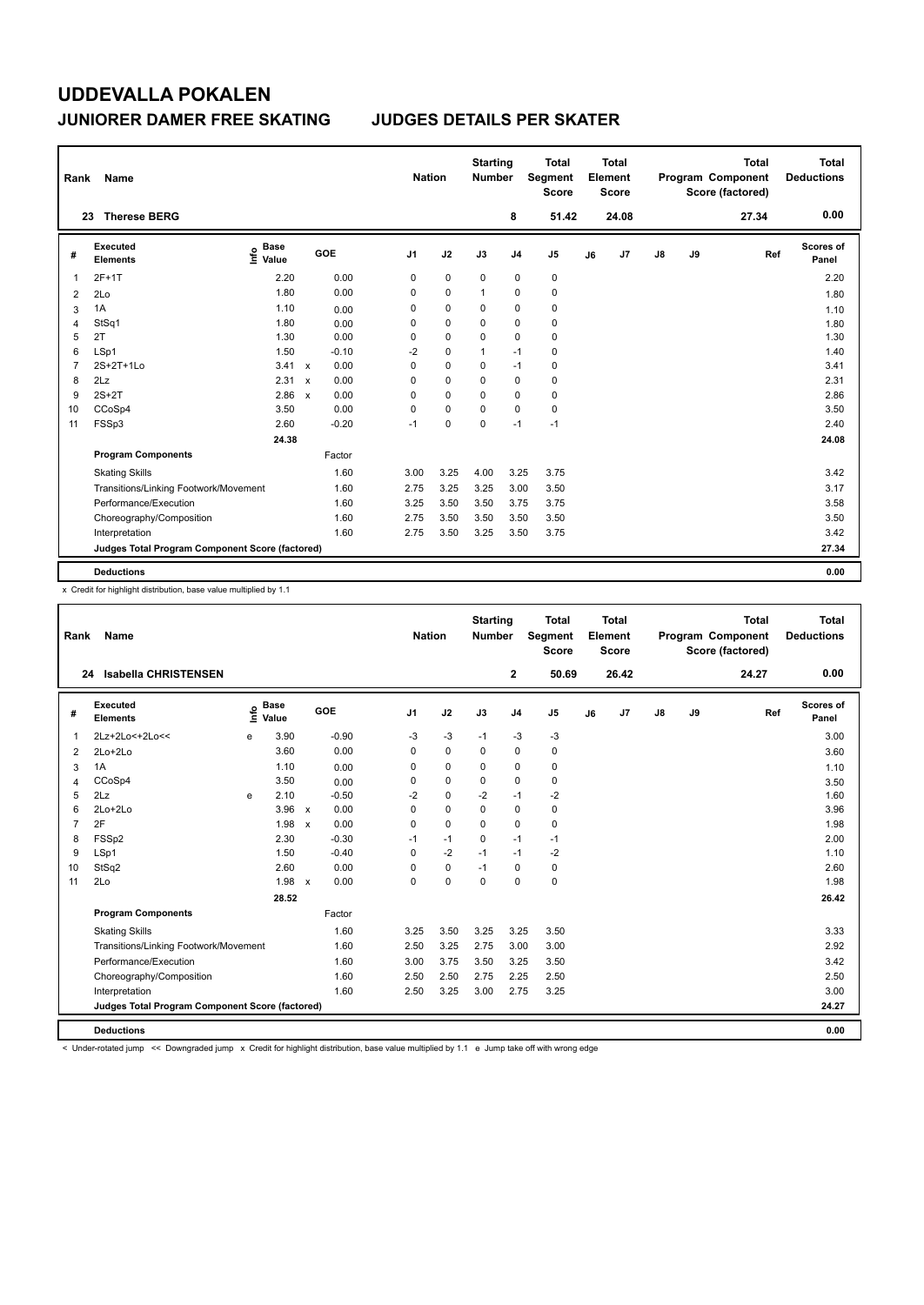| Rank           | Name                                            |      |                      |              |         | <b>Nation</b>  |              | <b>Starting</b><br><b>Number</b> |                | <b>Total</b><br>Segment<br><b>Score</b> |    | <b>Total</b><br>Element<br><b>Score</b> |               |    | <b>Total</b><br>Program Component<br>Score (factored) | Total<br><b>Deductions</b> |
|----------------|-------------------------------------------------|------|----------------------|--------------|---------|----------------|--------------|----------------------------------|----------------|-----------------------------------------|----|-----------------------------------------|---------------|----|-------------------------------------------------------|----------------------------|
|                | <b>Hannah RESARE-MONSÉN</b><br>25               |      |                      |              |         |                |              |                                  | 7              | 49.96                                   |    | 23.15                                   |               |    | 26.81                                                 | 0.00                       |
| #              | Executed<br><b>Elements</b>                     | ١nf٥ | <b>Base</b><br>Value |              | GOE     | J <sub>1</sub> | J2           | J3                               | J <sub>4</sub> | J <sub>5</sub>                          | J6 | J7                                      | $\mathsf{J}8$ | J9 | Ref                                                   | Scores of<br>Panel         |
| 1              | $2Lo+2T$                                        |      | 3.10                 |              | 0.00    | 0              | $\mathbf 0$  | $\mathbf 0$                      | 0              | $\pmb{0}$                               |    |                                         |               |    |                                                       | 3.10                       |
| $\overline{2}$ | 2Lz                                             |      | 2.10                 |              | 0.00    | 0              | $\mathbf 0$  | $\Omega$                         | 0              | 0                                       |    |                                         |               |    |                                                       | 2.10                       |
| 3              | 1A+1A+SEQ                                       |      | 1.76                 |              | 0.00    | 0              | 0            | 0                                | 0              | 0                                       |    |                                         |               |    |                                                       | 1.76                       |
| 4              | CCoSp2                                          |      | 2.50                 |              | 0.00    | 0              | $\mathbf 0$  | 0                                | 0              | 0                                       |    |                                         |               |    |                                                       | 2.50                       |
| 5              | $2Lz+2T<<$                                      | <<   | 2.75                 | $\mathbf{x}$ | $-0.90$ | -3             | $-3$         | -3                               | $-3$           | $-3$                                    |    |                                         |               |    |                                                       | 1.85                       |
| 6              | 2Lo                                             |      | 1.98                 | $\mathsf{x}$ | $-0.30$ | $-1$           | $-1$         | $-1$                             | $-1$           | 0                                       |    |                                         |               |    |                                                       | 1.68                       |
| $\overline{7}$ | LSp2                                            |      | 1.90                 |              | $-0.30$ | 0              | $-1$         | $-1$                             | $-1$           | $-1$                                    |    |                                         |               |    |                                                       | 1.60                       |
| 8              | 2F                                              |      | 1.98                 | $\mathbf{x}$ | 0.00    | 0              | $\Omega$     | $\Omega$                         | 0              | $-1$                                    |    |                                         |               |    |                                                       | 1.98                       |
| 9              | StSq2                                           |      | 2.60                 |              | 0.00    | 0              | $\Omega$     | 0                                | $\Omega$       | 0                                       |    |                                         |               |    |                                                       | 2.60                       |
| 10             | 2F                                              |      | 1.98                 | $\mathsf{x}$ | $-0.30$ | 0              | $-1$         | $-1$                             | $-1$           | -2                                      |    |                                         |               |    |                                                       | 1.68                       |
| 11             | FSSp2                                           |      | 2.30                 |              | 0.00    | 0              | $\mathbf{1}$ | 0                                | $\mathbf 0$    | $\mathbf 0$                             |    |                                         |               |    |                                                       | 2.30                       |
|                |                                                 |      | 24.95                |              |         |                |              |                                  |                |                                         |    |                                         |               |    |                                                       | 23.15                      |
|                | <b>Program Components</b>                       |      |                      |              | Factor  |                |              |                                  |                |                                         |    |                                         |               |    |                                                       |                            |
|                | <b>Skating Skills</b>                           |      |                      |              | 1.60    | 3.25           | 3.75         | 3.75                             | 3.75           | 3.50                                    |    |                                         |               |    |                                                       | 3.67                       |
|                | Transitions/Linking Footwork/Movement           |      |                      |              | 1.60    | 2.50           | 3.50         | 3.25                             | 3.00           | 3.25                                    |    |                                         |               |    |                                                       | 3.17                       |
|                | Performance/Execution                           |      |                      |              | 1.60    | 3.00           | 3.75         | 3.25                             | 3.50           | 3.25                                    |    |                                         |               |    |                                                       | 3.33                       |
|                | Choreography/Composition                        |      |                      |              | 1.60    | 2.75           | 3.50         | 3.25                             | 3.50           | 3.50                                    |    |                                         |               |    |                                                       | 3.42                       |
|                | Interpretation                                  |      |                      |              | 1.60    | 2.75           | 3.50         | 3.00                             | 3.25           | 3.25                                    |    |                                         |               |    |                                                       | 3.17                       |
|                | Judges Total Program Component Score (factored) |      |                      |              |         |                |              |                                  |                |                                         |    |                                         |               |    |                                                       | 26.81                      |
|                | <b>Deductions</b>                               |      |                      |              |         |                |              |                                  |                |                                         |    |                                         |               |    |                                                       | 0.00                       |

<< Downgraded jump x Credit for highlight distribution, base value multiplied by 1.1

| Rank           | Name                                            |          |                      |              |         | <b>Nation</b>  |              | <b>Starting</b><br><b>Number</b> |                          | <b>Total</b><br>Segment<br><b>Score</b> |    | Total<br>Element<br><b>Score</b> |    |    | <b>Total</b><br>Program Component<br>Score (factored) | Total<br><b>Deductions</b> |
|----------------|-------------------------------------------------|----------|----------------------|--------------|---------|----------------|--------------|----------------------------------|--------------------------|-----------------------------------------|----|----------------------------------|----|----|-------------------------------------------------------|----------------------------|
| 26             | <b>Tilda ALTERYD</b>                            |          |                      |              |         |                |              |                                  | 15                       | 49.09                                   |    | 17.10                            |    |    | 31.99                                                 | 0.00                       |
| #              | <b>Executed</b><br><b>Elements</b>              | info     | <b>Base</b><br>Value |              | GOE     | J <sub>1</sub> | J2           | J3                               | J <sub>4</sub>           | J5                                      | J6 | J7                               | J8 | J9 | Ref                                                   | Scores of<br>Panel         |
| 1              | 3S<                                             | $\hat{}$ | 2.90                 |              | $-2.10$ | -3             | $-3$         | $-3$                             | $-3$                     | $-3$                                    |    |                                  |    |    |                                                       | 0.80                       |
| 2              | 3S<+SEQ                                         | $\prec$  | 2.32                 |              | $-2.10$ | $-3$           | $-3$         | $-3$                             | $-3$                     | $-3$                                    |    |                                  |    |    |                                                       | 0.22                       |
| 3              | 2Lo                                             |          | 1.80                 |              | 0.00    | $\mathbf 0$    | $\mathbf 0$  | $\mathbf{1}$                     | 0                        | 0                                       |    |                                  |    |    |                                                       | 1.80                       |
| 4              | FSSp                                            |          | 0.00                 |              | 0.00    | ٠              | $\sim$       |                                  | $\overline{\phantom{a}}$ | $\overline{\phantom{a}}$                |    |                                  |    |    |                                                       | 0.00                       |
| 5              | 1A                                              |          | 1.10                 |              | 0.00    | $\overline{1}$ | $\mathbf 0$  | $\mathbf 0$                      | 0                        | 0                                       |    |                                  |    |    |                                                       | 1.10                       |
| 6              | StSq2                                           |          | 2.60                 |              | 0.33    |                | $\mathbf 0$  | $\mathbf 1$                      | $\mathbf{1}$             | $-1$                                    |    |                                  |    |    |                                                       | 2.93                       |
| $\overline{7}$ | 2Lz                                             |          | 2.31 x               |              | 0.20    |                | $\mathbf{1}$ | $\mathbf 1$                      | 0                        | 0                                       |    |                                  |    |    |                                                       | 2.51                       |
| 8              | 2F                                              |          | 1.98                 | $\mathsf{x}$ | $-0.90$ | $-3$           | $-3$         | -3                               | $-2$                     | $-3$                                    |    |                                  |    |    |                                                       | 1.08                       |
| 9              | $2Lo+2Lo$                                       |          | $3.96 \times$        |              | 0.00    | 0              | $\mathbf 0$  | 0                                | 0                        | 0                                       |    |                                  |    |    |                                                       | 3.96                       |
| 10             | CCoSpB                                          |          | 1.70                 |              | $-0.90$ | $-3$           | $-3$         | $-3$                             | $-3$                     | $-3$                                    |    |                                  |    |    |                                                       | 0.80                       |
| 11             | LSp2                                            |          | 1.90                 |              | 0.00    | 0              | $\pmb{0}$    | $\mathbf 0$                      | 0                        | $-1$                                    |    |                                  |    |    |                                                       | 1.90                       |
|                |                                                 |          | 22.57                |              |         |                |              |                                  |                          |                                         |    |                                  |    |    |                                                       | 17.10                      |
|                | <b>Program Components</b>                       |          |                      |              | Factor  |                |              |                                  |                          |                                         |    |                                  |    |    |                                                       |                            |
|                | <b>Skating Skills</b>                           |          |                      |              | 1.60    | 4.50           | 4.50         | 4.75                             | 4.00                     | 3.50                                    |    |                                  |    |    |                                                       | 4.33                       |
|                | Transitions/Linking Footwork/Movement           |          |                      |              | 1.60    | 4.00           | 3.50         | 4.75                             | 3.75                     | 3.00                                    |    |                                  |    |    |                                                       | 3.75                       |
|                | Performance/Execution                           |          |                      |              | 1.60    | 4.00           | 3.50         | 4.25                             | 4.00                     | 3.50                                    |    |                                  |    |    |                                                       | 3.83                       |
|                | Choreography/Composition                        |          |                      |              | 1.60    | 4.25           | 4.00         | 4.75                             | 3.75                     | 3.25                                    |    |                                  |    |    |                                                       | 4.00                       |
|                | Interpretation                                  |          |                      |              | 1.60    | 4.50           | 3.75         | 4.75                             | 4.00                     | 3.25                                    |    |                                  |    |    |                                                       | 4.08                       |
|                | Judges Total Program Component Score (factored) |          |                      |              |         |                |              |                                  |                          |                                         |    |                                  |    |    |                                                       | 31.99                      |
|                | <b>Deductions</b>                               |          |                      |              |         |                |              |                                  |                          |                                         |    |                                  |    |    |                                                       | 0.00                       |

< Under-rotated jump x Credit for highlight distribution, base value multiplied by 1.1